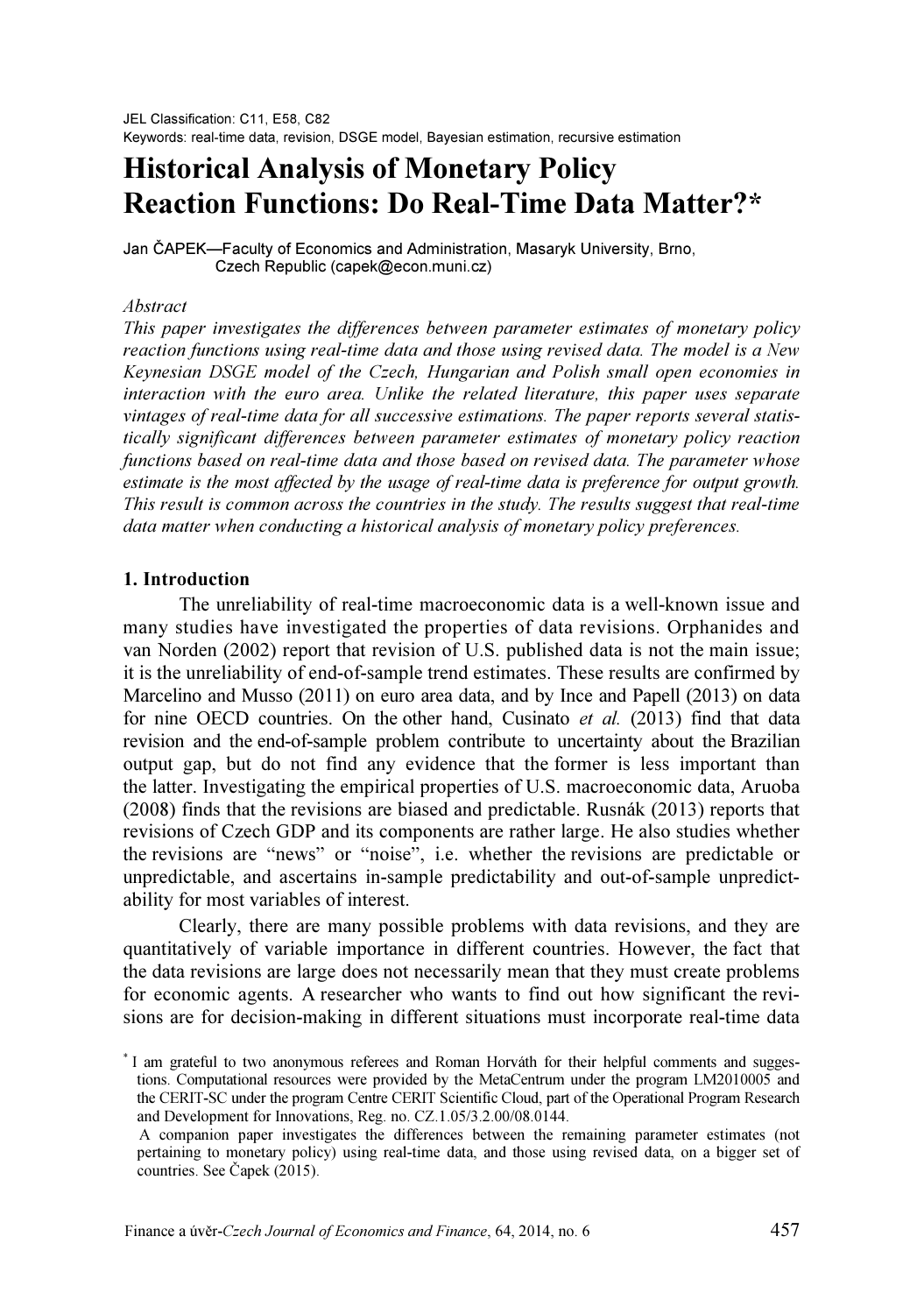or data revisions into the decision-making process and observe if there are noteworthy differences in the results. A great deal of research effort has focused on the analytic consequences of bad real-time data quality for monetary policy. The literature goes back to Maravall and Pierce (1986), who investigate the conduction of monetary policy in real-time and ask whether policy would have been different if final data had been available. The authors conclude that the answer to that question is no. A similar research question is also investigated by a stream of literature that focuses on monetary rule under real-time conditions: Orphanides (2001) uses a Taylor-type rule to look at the effect of different policy recommendations using real-time data compared to final data and argues that monetary policy reaction functions estimated on final data provide a misleading description of historical policy. Similar results, i.e. that real-time data play a (significant) role, were also reached by Aurelio (2005), Gerdesmeier and Roffia (2005), Gerberding et al. (2005), Horváth (2009), and Belke and Klose (2011). More recent literature also uses DSGE models with monetary rules as a tool for monetary policy investigation. Vázquez et al. (2010) and Casares and Vázquez (2012) find that monetary policy parameters are robust to real-time specification. On the other hand, Neri and Ropele (2012) show that there is indeed a statistically significant difference in policy parameters when real-time data are considered (rather than final data). Interested readers are referred to Croushore (2011) for an extensive survey of the real-time data literature.

This paper follows the aforementioned literature in exploring the analytic consequences of using real-time versus revised data for monetary policy decisionmaking. Prior to the main analysis, it may be interesting to look briefly at the statistical properties of data revision that may play a role in the main analysis. Section 3 of the paper investigates the statistical properties of data revisions for Czech, Hungarian and Polish GDP growth and inflation. The data revision analysis is followed (in Section 4) by the main part of the paper, which is an investigation of the influence of using real-time data for a historical analysis of Czech, Hungarian and Polish monetary policies. Theoretically speaking, using the most recent revised data for expost analyses on a historical time-sample may be misleading because revised data were not available at that time. This study uses a small-scale monetary macroeconomic DSGE model to analyze the importance of real-time data, focusing on the differences in implied decision-making by the monetary authority. In the model, the monetary authority's decision-making is approximated by a Taylor-type monetary rule, whose parameters can be interpreted as the monetary authority's preferences. Therefore, the operational goal of the paper is to investigate the differences between parameter estimates of monetary policy reaction functions using real-time data and using revised data.

The analysis proceeds from a Bayesian estimation of model parameters and its results are also presented in terms of the statistical significance of the differences in parameter estimates. Note that, unlike all cited literature, this paper uses separate vintages of data for the estimation, not just a single series of real-time data. Such an approach should better mimic the time series that are actually available to the decision-maker.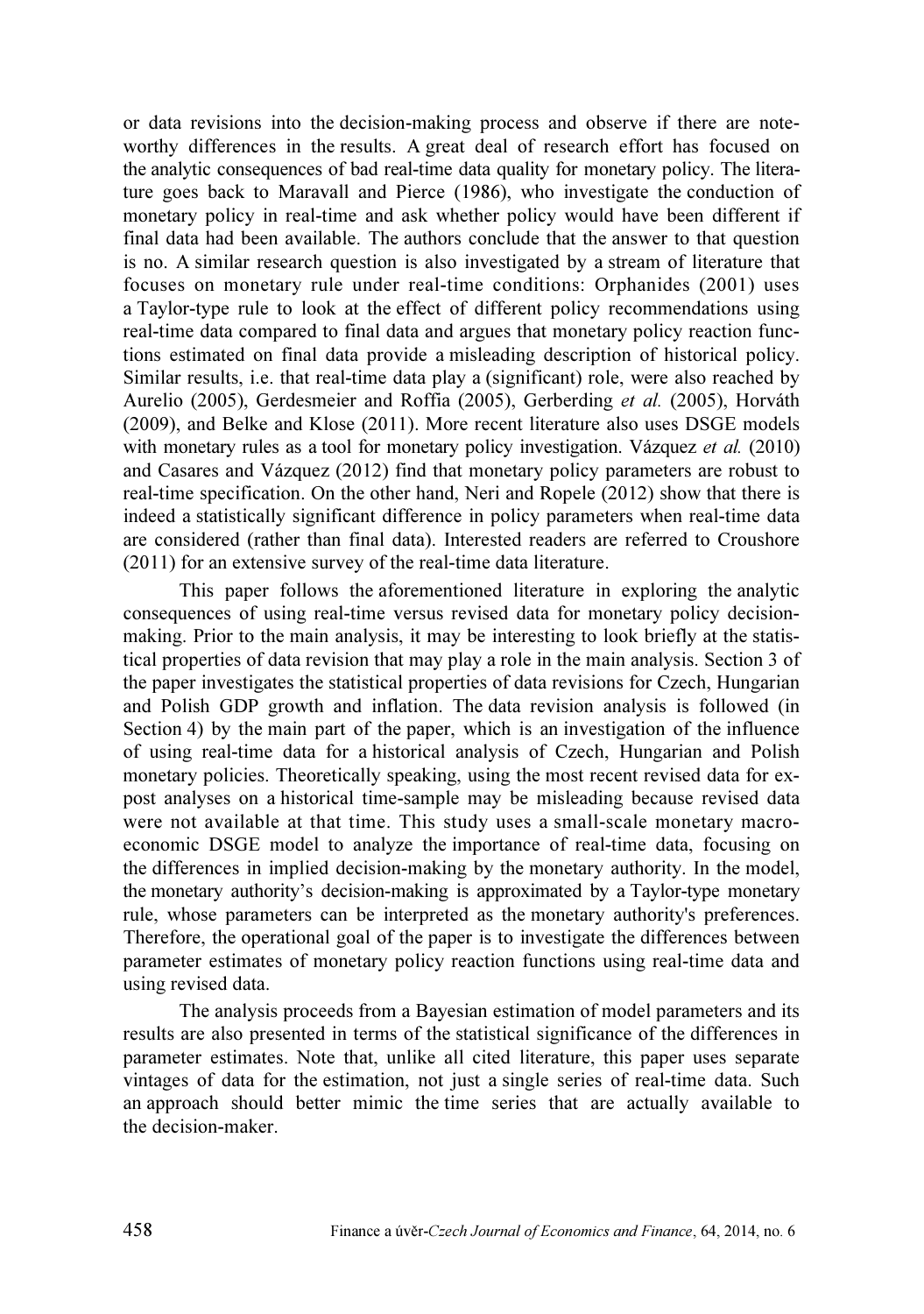#### 2. Methodology and Preliminaries

# 2.1 Model

This paper uses a New Keynesian (NK) Dynamic Stochastic General Equilibrium (DSGE) model. The model is derived from microeconomic behavior of particular economic agents. These include domestic and foreign households, domestic and foreign producers, domestic importers and domestic and foreign monetary authorities. Most of the model assumptions are adopted from Lubik and Schorfheide  $(2006).<sup>1</sup>$ 

In baseline setting, domestic and foreign monetary authorities follow Taylortype rules (the variant where central monetary authorities care about year-on-year rather than quarter-on-quarter changes is also investigated):

$$
r_{t} = \rho_{r} r_{t-1} + (1 - \rho_{r}) \left[ \psi_{1} \pi_{t} + \psi_{2} \left( \Delta y_{t} + z_{t} \right) + \psi_{3} \Delta e_{t} \right] + \varepsilon_{r,t}
$$

$$
r_{t}^{*} = \rho_{r}^{*} r_{t-1}^{*} + (1 - \rho_{r}^{*}) \left[ \psi_{1}^{*} \pi_{t}^{*} + \psi_{2}^{*} \left( \Delta y_{t}^{*} + z_{t} \right) \right] + \varepsilon_{r,t}^{*}
$$

where  $r_t$  is the nominal interest rate at time t,  $\rho_r$  is a backward-looking parameter,  $\pi_t$ is inflation,  $\Delta y_t$  is the growth rate of real output,  $z_t$  is the growth rate of a worldwide technology shock,  $\Delta e_t$  is the depreciation of the domestic currency,  $\psi$ s are the preference parameters and  $\varepsilon_{r,t}$  is a monetary policy shock.<sup>2</sup> Variables and parameters with a star superscript refer to a foreign economy.

The model is in a small open economy (SOE) setting, so it presumes two countries—a small open economy influenced by a big closed economy. Also, the model incorporates an exchange rate channel, and the two countries in the model should therefore have different currencies. Finally, the formulation of the interest rate rule corresponds best with the inflation targeting regime.

Given the typical scope of the journal, this study concentrates on the countries of the Visegrád Four, of which three countries meet the restrictions given by the model formulation.<sup>3</sup> The small open economy is therefore the Czech, Hungarian or Polish economy. In all three cases, the euro area with 12 countries is the large economy.

## 2.2 Data

The observed variables were chosen in accordance with Lubik and Schorfheide (2006), where the authors use quarterly data for seven observable variables—output growth, CPI inflation and the three-month nominal interest rate, all for domestic and foreign economies, and the growth rate of bilateral nominal exchange rate

The data were acquired from OECD databases. GDP and the Consumer Price Index were acquired from a real-time database, $4$  while the interest rates and the exchange rates were acquired from Key Economic Indicators.<sup>5</sup>

<sup>&</sup>lt;sup>1</sup> See the *Appendix* for an extensive model description and log-linearized model form.

 $2$  See Table 4 for a list of estimated parameters.

<sup>&</sup>lt;sup>3</sup> Slovakia does not have independent monetary policy.

<sup>4</sup> http://stats.oecd.org/mei/default.asp?rev=1

<sup>&</sup>lt;sup>5</sup> http://stats.oecd.org/Index.aspx?DataSetCode=KEI. Note that the Hungarian interest rate has several missing observations in the OECD database. The series was substituted from the Eurostat database (the data are virtually the same) where there is only one missing observation in 2004q3 which was linearly interpolated.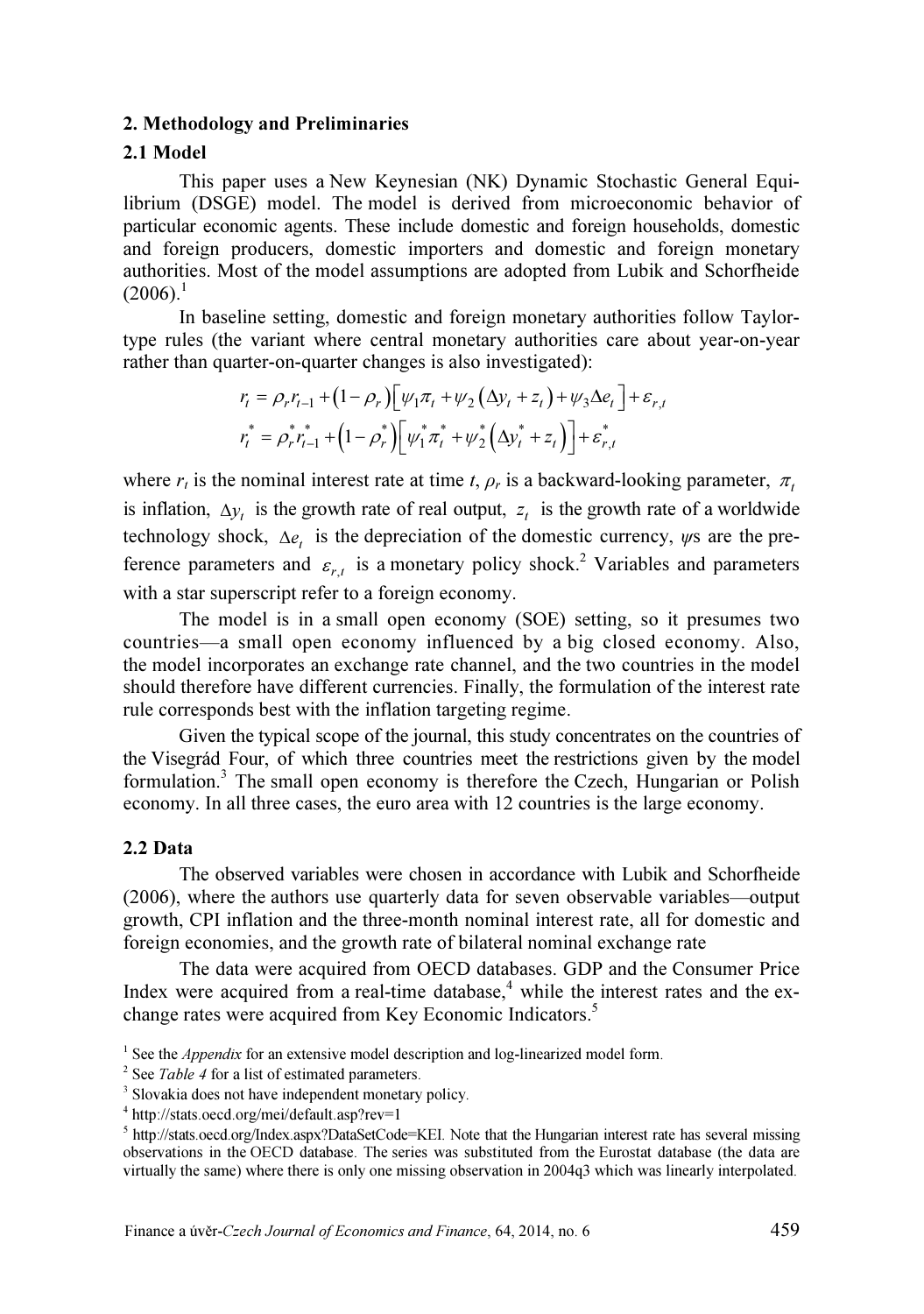Real-time data is usually structured in vintages. A "vintage" is the quarter when the data become available or the time of publishing. For example, if the Czech Statistical Office releases an estimate of GDP growth for the last quarter of 2012 sometime in April of 2013, it is said that the data for the fourth quarter of 2012 are of the April 2013 vintage.

The term "real-time data" pertains to data that become available right after collection. Real-time macroeconomic data are usually available 3–4 months after the end of a quarter, typically being the first estimates published for that quarter. As time passes, new vintages become available and revised data become more accurate estimates of real values. The most recent vintage is referred to as the "final" value. The difference between the final and real-time data is a "total revision".

The original OECD real-time dataset for CPI has 180 *monthly* vintages (February 1999–January 2014) that cover 36 (January 1996–December 1998) to 215 monthly observations (January 1996–November 2013). The original real-time dataset for GDP also has 180 monthly vintages that cover 11 (1996Q1-1998Q3) to 71 quarterly observations  $(1996Q1 - 2013Q3).$ <sup>6</sup>

GDP in constant prices that was not seasonally adjusted in the dataset has been seasonally adjusted in Demetra<sup>7</sup> program using the Tramo & Seats method. Computed growth rates are quarter-on-quarter log-differences, the monthly Consumer Price Index was also seasonally adjusted. The third month in each quarter was used to compute quarter-on-quarter inflation (as log-differences). Both datasets were truncated so that there are at least 30 quarterly observations for the estimation.

Finally, there is the issue of which *monthly* vintages to select for estimation in each *quarter*. Since the model is quarterly, there are three choices available: to use January/April/July/October vintages, February/May/August/November vintages or March/June/September/December vintages. There are many difficulties with this choice and arguably none of the options is ideal. The approach used in this article is to use the vintage set that ensures the highest number of *balanced* real-time data subsets. A balanced real-time data subset in this context means that it includes the same number of quarterly observations for both GDP growth and inflation. This approach is convenient in that we do not need to discard any existing quarterly observations, nor do we need to estimate (nowcast) any non-existent observations. However, there are also drawbacks to this approach. First, since we focus only on quarterly observations, we disregard any monthly observations of inflation that may be available. Second, this approach does not discriminate between flash estimates (of GDP) and "regular" releases of national accounts data. $8.9$  Third, the unbalanced realtime data subsets are not addressed—the affected vintages are simply not used for the estimation and no results are reported for that vintage. For the Czech and Polish economies, the January/April/July/October selection ensures the highest number

<sup>6</sup> Missing observations occur in some vintages for some countries. Such vintages are not used for the estimation.

<sup>7</sup> http://circa.europa.eu/irc/dsis/eurosam/info/data/demetra.htm

<sup>&</sup>lt;sup>8</sup> I've conducted a sensitivity analysis (on Czech data and baseline setting) and used all three possible choices of sets of monthly vintages (in this case, ragged ends were cut) and the similarity of the results do not suggest there is a problem of vintage choice.

<sup>&</sup>lt;sup>9</sup> I would like to thank an anonymous referee for pointing out these possible problems.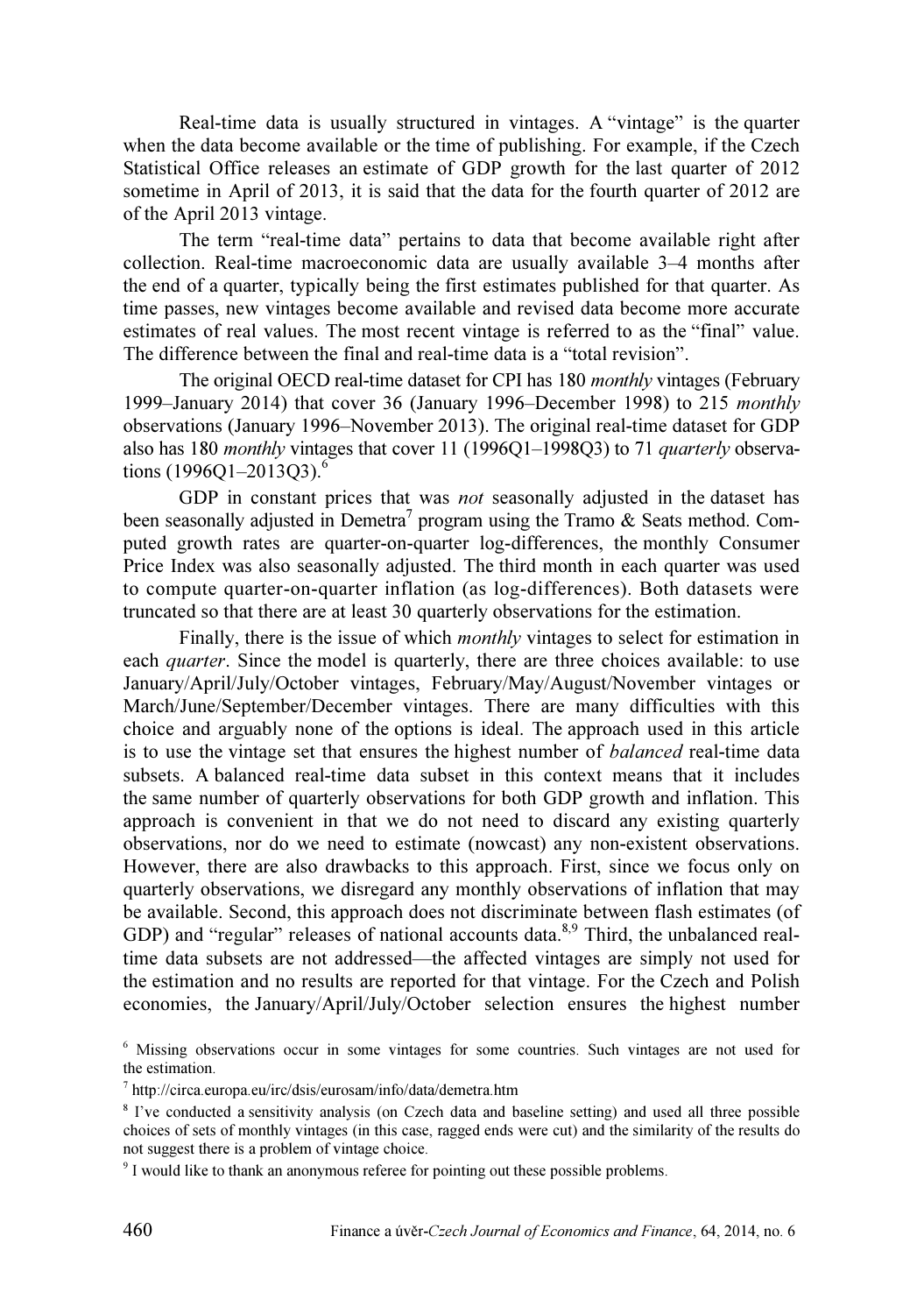| Variable                  | Data revision | Trend     | <b>Total revision</b> |
|---------------------------|---------------|-----------|-----------------------|
| domestic GDP growth       | yes           | constant  | $=$ data revision     |
| domestic inflation        | yes           | constant  | $=$ data revision     |
| domestic interest rate    | no            | HP filter | $=$ trend revision    |
| foreign GDP growth        | yes           | constant  | $=$ data revision     |
| foreign inflation         | yes           | constant  | $=$ data revision     |
| foreign interest rate     | no            | linear    | $=$ trend revision    |
| nom. exchange rate growth | no            | constant  | $=$ none              |

Table 1 Data, Trend, and Total Revision

Notes: Domestic economies are Czech, Hungarian, and Polish. Foreign economy is euro area.

of balanced real-time data subsets (36 for CZ and 37 for PL).<sup>10</sup> The Hungarian data were probably published with different timing and ensure only one balanced real-time subset for the January/April/July/October vintages. On the other hand, the March/June/September/December vintages offer 21 balanced subsets and this setup is therefore used for the estimation on Hungarian data.

There are no real-time datasets for the remaining observable variables and truncated time series are therefore used for the estimation. The interest rates are three-month interbank rates without any transformation.<sup>11</sup> Quarterly nominal exchange rates were collected as "USD monthly averages" and transformed into domestic currency vs. euro in direct quotation, which means that the rise of its value reflects the depreciation of the domestic currency.<sup>12</sup> The growth rate of the nominal exchange rate was calculated as log-differences.

If the originally published data need to be detrended prior to use, then the issue of trend recomputation comes into play. When new data become available, their influence can be seen in two directions. First, the new vintage delivers more accurate data for historical periods—this influence is often referred to as "data revision". Secondly, the new data point for the new period enables a more accurate estimation of the trend for historical periods—this influence is "trend revision". The sum of data and trend revisions yields total revision.

Table 1 summarizes which macroeconomic variables are subject to data revision and which are subject to trend revision. Domestic and foreign GDP growth and inflation are part of the real-time database and are therefore subject to data revision. However, these variables are stationary and detrending them only requires deducting the means. Trend revision is negligible for constant trend, which is

<sup>10</sup> The following table shows the number of (un)balanced data subsets for Czech data and baseline model setting.

| Vintage set                   | <b>Balanced</b> | Unbalanced | Total |
|-------------------------------|-----------------|------------|-------|
| January/April/July/October    | 36              |            | 41    |
| February/May/August/November  |                 | 39         | 40    |
| March/June/September/December | 19              | 21         | 40    |

 $<sup>11</sup>$  Note that several missing values were filled in with Eurostat data, which are consistent with OECD data.</sup>

<sup>12</sup> This selection and computation was used because the OECD dataset does not contain currencies quoted in EUR. The calculations were cross-checked against Eurostat datasets and the series are virtually the same.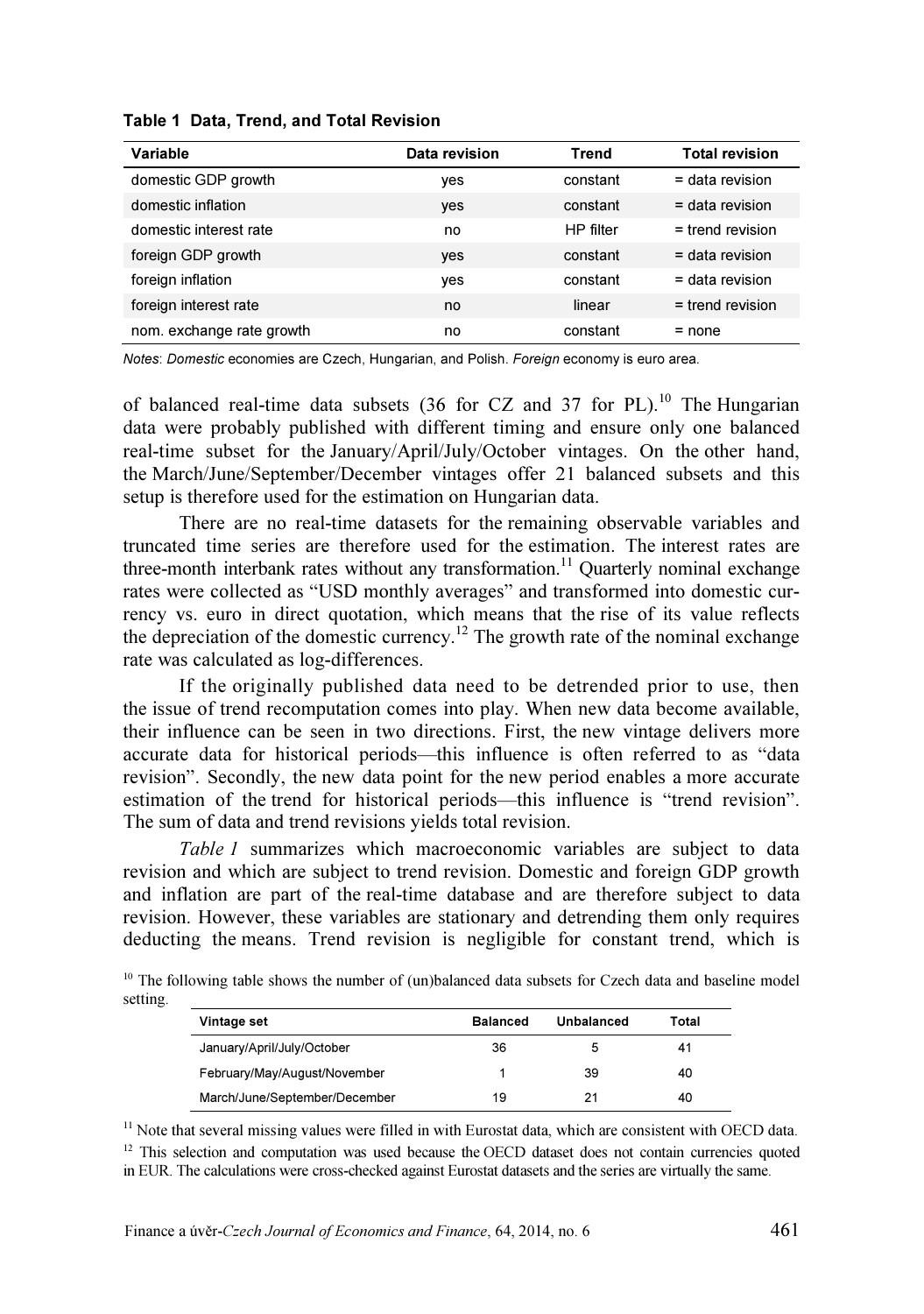the reason why it is omitted in this study. Interest rates are not subject to data revision, but are not stationary. The interest rates in the euro area are detrended by a (linear) time trend. Domestic interest rates are even less regular and are detrended by a Hodrick-Prescott filter. Nominal exchange rate growth is not subject to data revision and the series is stationary, which means that this series is not subject to any revision. Due to the availability of variables in the real-time database and the choice of detrending methods, no variable is subject to both types of revision.

In order to conveniently distinguish between data and trend revisions, the concept of so-called "quasi real-time data" is usually introduced.<sup>13</sup> Quasi real-time data are constructed with knowledge of the latest vintage but not of future values. The researcher therefore knows what data revision for today's value will occur tomorrow but she does not know any values for tomorrow's time period. Therefore, quasi real-time data isolates trend revision. Quasi real-time data minus real-time data is data revision and final data minus quasi real-time data is trend revision.

All observable variables enter the model as quarter-on-quarter growth rates (interest rates are quarterly) and *per quartal*.<sup>14</sup>

## 2.3 Recursive Estimates and Statistical Significance

This study undertakes a recursive analysis in order to analyze the influence of the use of real-time data on the differences in monetary authorities' preference parameter estimates in the course of time. The recursive analysis is conducted in such a way that the first observation is always the same and the last observation shifts by a quarter each time a new estimation is carried out. A logical implication is that the time frame of the estimate grows. The series of such estimates may be intuitively perceived as the exploration of the information in the newly added data. Although this intuition is not entirely correct, this paper concentrates on the influence of realtime data rather than on weaknesses of recursive estimation.

The log-linearized DSGE model is estimated using Bayesian methods. A numerical-optimization procedure is used to maximize the posterior. At least 1,000,000 draws from posterior density are generated with a random-walk Metropolis-Hastings algorithm, after which the convergence is checked according to Brooks and Gelman (1998) convergence diagnostics. If the chain does not converge, 1,000,000 more samples are added and the convergence is rechecked until convergence is reached.<sup>15</sup> Then 90% of the original sample is discarded and the rest is used for posterior analysis. The estimation is carried out in the Dynare software.<sup>16</sup> A Monte Carlo-based optimization routine is used for computing the mode so that different estimates all reach suitable acceptation rate. Parameters' prior densities are the same for all estimates.

Note that, unlike the cited literature, data enter the estimation in respective vintages for each estimation. A typical approach in the existing literature is to form one time series of real-time data and repeatedly truncate it to obtain recursive esti-

<sup>&</sup>lt;sup>13</sup> See, for example, Orphanides and van Norden (2002) and Ince and Papell (2013).

<sup>&</sup>lt;sup>14</sup> See part 2.4 for two exceptions with selective year-on-year transformation.

<sup>&</sup>lt;sup>15</sup> When the chain does not converge, results are not reported.

<sup>16</sup> See http://www.dynare.org/; version 4.4.1 was used.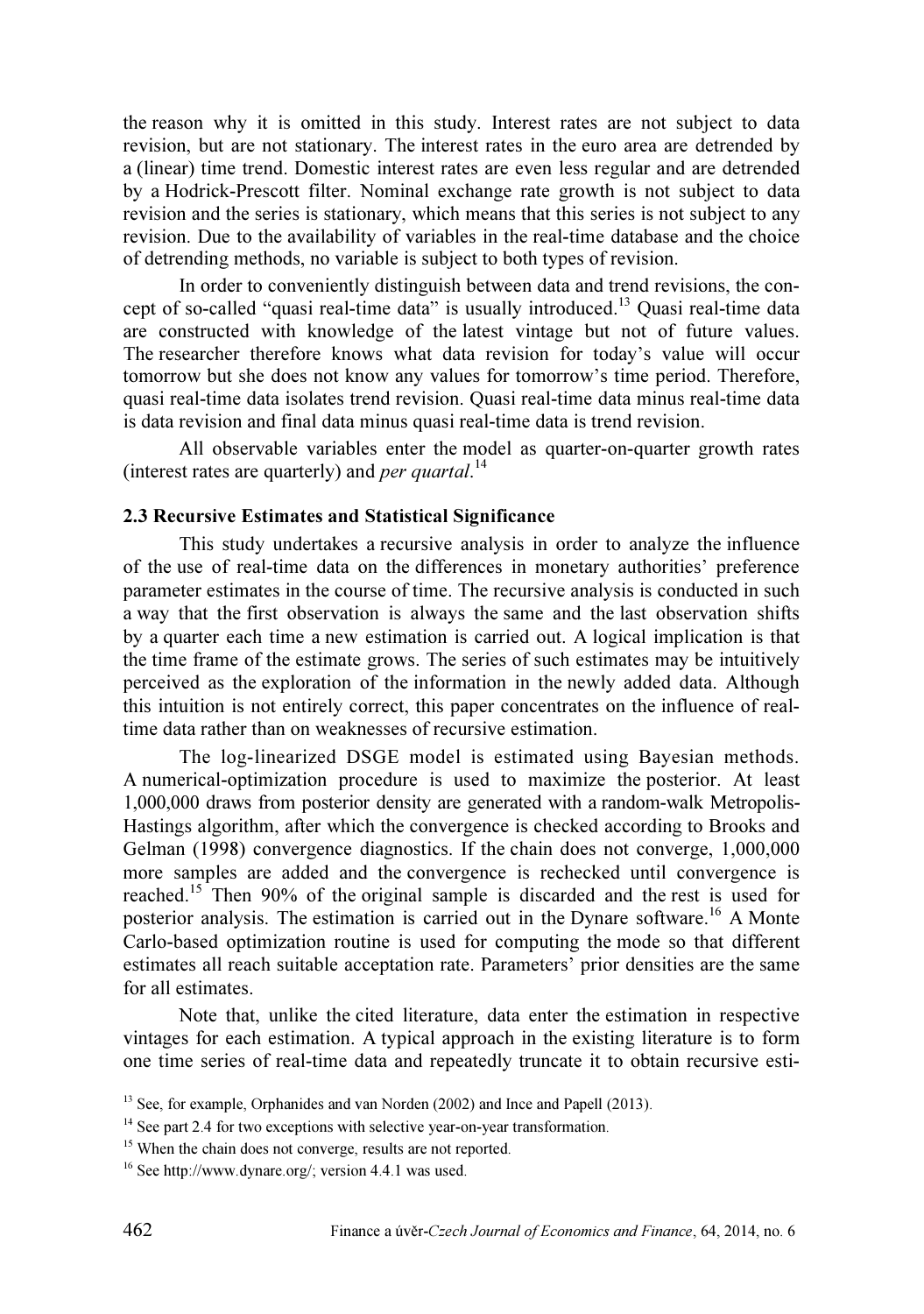mates. The approach of this article is different: it uses the whole vintage of data for each successive recursive estimation. The data source for one "real-time" macroeconomic variable is therefore not one time series, but a matrix of data with separate vintages. Although computationally more demanding, this approach mimics more closely the data actually available to economic agents at any point in time.

For real-time estimates, the trend estimates are based only on the data that were actually available. For quasi real-time estimates, all data are fully revised but values for future periods are not known. For final estimates, all data are fully revised and future values are available for computation of the trend. In order to capture the evolution of the estimates, final data series are truncated to match the period of estimation.

In order to be able to conclude whether potential differences between realtime, quasi real-time and final estimates are statistically significant, Section 3 reports the lowest significance level at which the (major) mode is out of the Highest Posterior Density bands for the two most different estimates.

## 2.4 Estimated Variants

The study offers several different model specifications, data treatments and estimation procedures to show the robustness of the results. The setting introduced in previous sections of part 2 is called baseline.

CPI not s.a. stands for the model variant with the Consumer Price Index not seasonally adjusted; GDP HP denotes a variant with the growth rate of Gross Domestic Product detrended by a Hodrick-Prescott filter; rolling uses estimation (of the baseline model) in a moving window of fixed length 30; YOY stands for a variant with monetary authorities that care about year-on-year (rather than quarter-onquarter) changes and  $YOY+GDP$  HP denotes a variant with monetary authorities that care about year-on-year changes and GDP is detrended by HP filter.

## 3. Recursive Analysis of Real-Time Data

Figure 1 displays real-time and final data for the Czech, Polish, Hungarian and euro area economies. Note that in order to see the magnitude and regularity of data revisions, the data are not detrended here. Also, in order to form one "real-time" time series for each macroeconomic variable, only the most recent data point per vintage is considered. This treatment corresponds to the use of "real-time" data in the literature and is therefore directly comparable. However, note that these depicted series do not enter the estimation; separate vintages do.

In all of the countries in the study GDP growth suffers from revision much more than inflation. Also, the depicted data for the euro area are markedly less subject to data revision than data of the remaining countries.

Close inspection of the GDP graphs reveals some similarities and some specific aspects among countries. In all of the countries, the severity of the economic crisis of 2009 was underestimated, i.e. it was milder according to real-time data than it actually was after revisions. The economic crisis was also the period with the largest revisions on the sample for the Czech and Hungarian economies. Polish revisions of GDP growth were biggest prior to 1999 and there are no apparent differences in revisions in the euro area.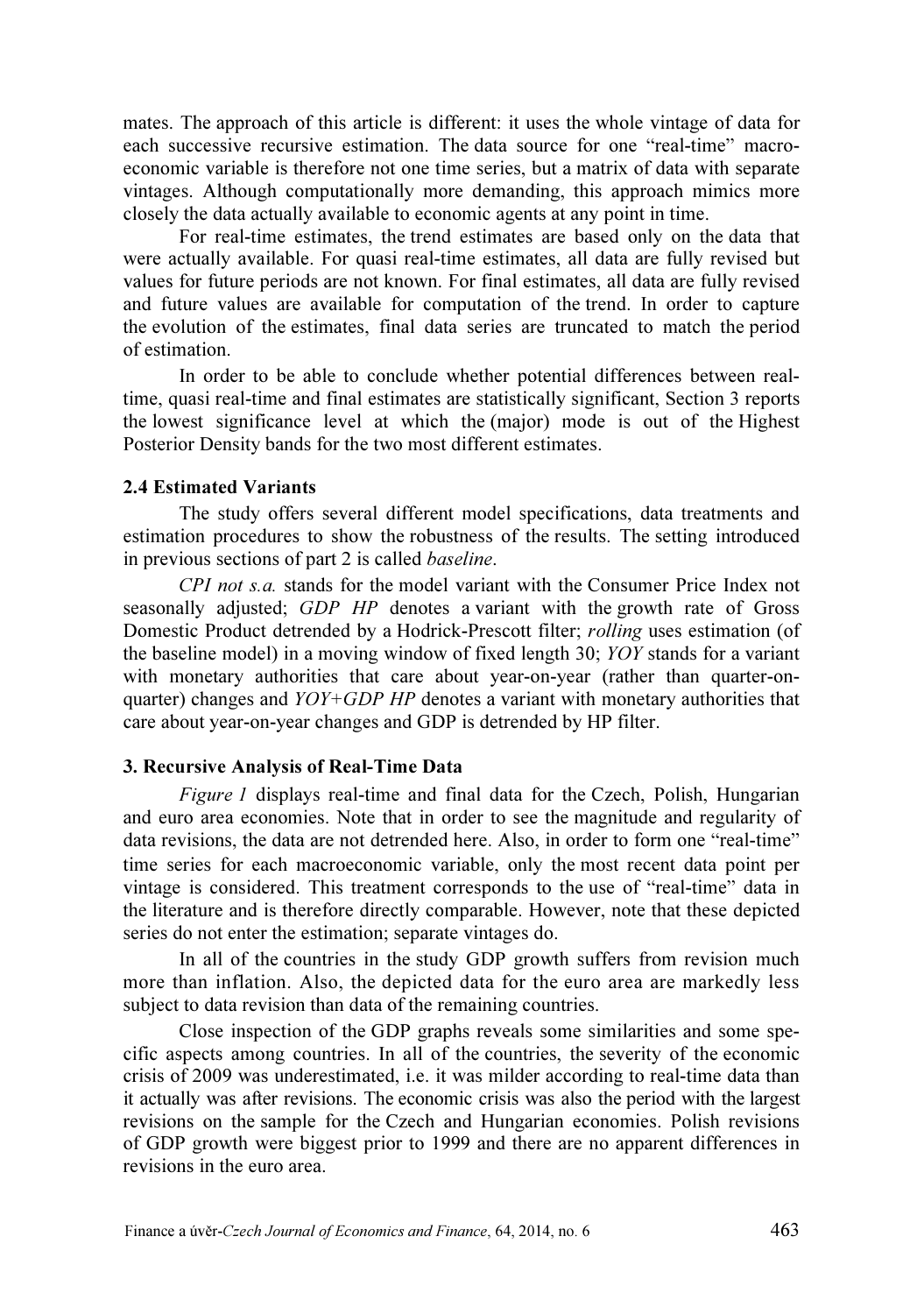



Note: The black line denotes final data (left axis), the gray line denotes real-time data (left axis), errorbar depicts data revision (right axis), mean denotes the average of final data over the sample, and MAE denotes the mean absolute error in data revision.

As for the inflation graphs depicted in the right-hand panels of Figure 1, revisions for all of the countries except for the euro area are autocorrelated in lags 2 and 4. This autocorrelation seems to be an artifact of seasonal adjustment of the underlying CPI series. However, since the series of revisions do not enter the estimation (separate data vintages do), this problem remains only with the statistics in Table 2.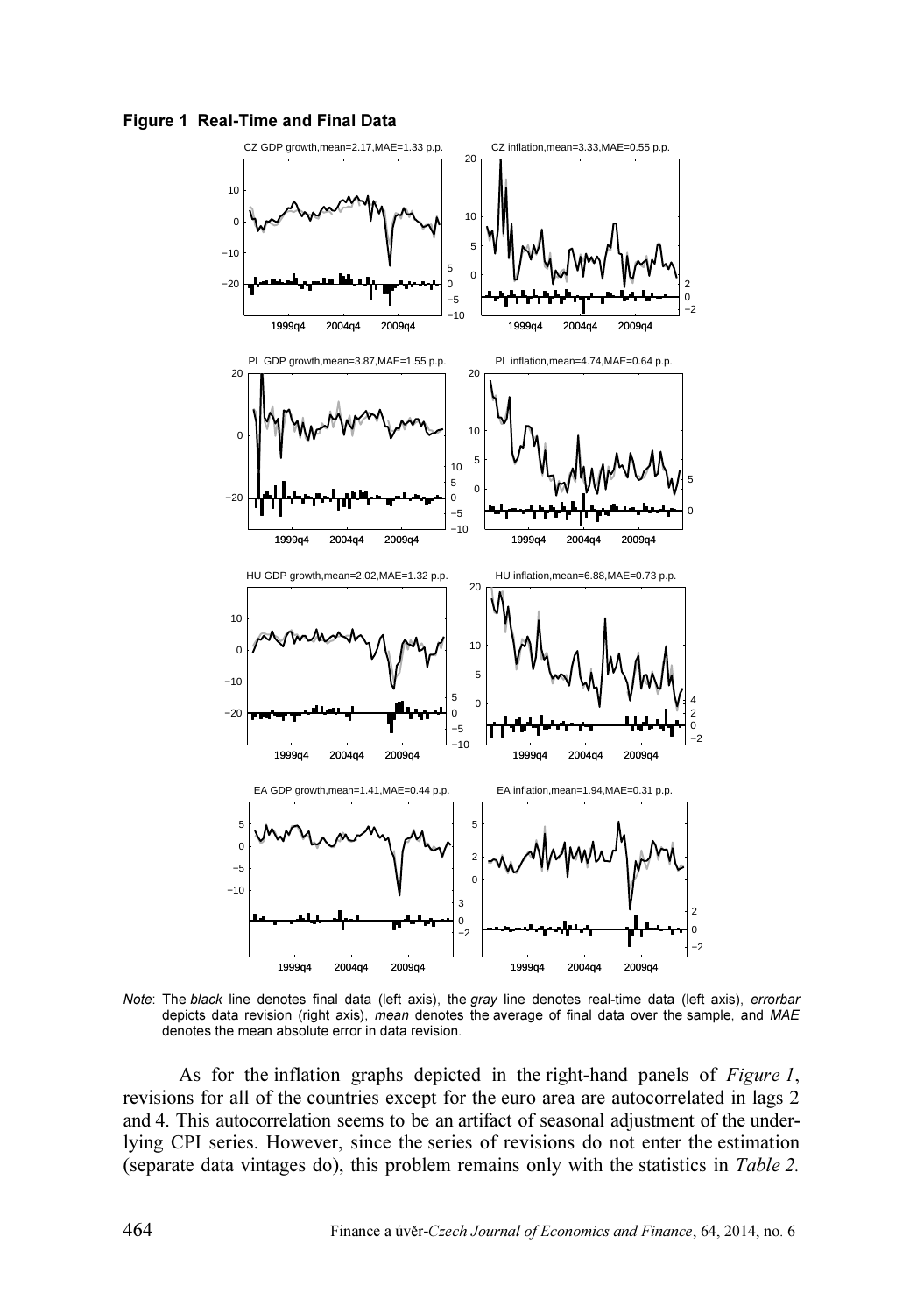|               | Mean    | Min     | Max  | St. Dev. RMSE |           | N/S  | Corr | p-val | AR(1)   | Rev+ |
|---------------|---------|---------|------|---------------|-----------|------|------|-------|---------|------|
| Output growth |         |         |      |               |           |      |      |       |         |      |
| Czech Rep.    | 0.13    | $-6.77$ | 3.46 | 1.80          | 1.80      | 0.49 | 0.88 | 0.68  | 0.32    | 0.58 |
| Poland        | 0.04    | $-5.86$ | 7.72 | 2.17          | 2.18      | 0.52 | 0.91 | 0.83  | $-0.40$ | 0.57 |
| Hungary       | $-0.19$ | $-6.14$ | 3.63 | 1.73          | 1.74      | 0.49 | 0.88 | 0.49  | 0.36    | 0.40 |
| EA12          | 0.14    | $-1.59$ | 2.26 | 0.71          | 0.73      | 0.29 | 0.96 | 0.15  | 0.07    | 0.63 |
|               |         |         |      |               | Inflation |      |      |       |         |      |
| Czech Rep.    | $-0.02$ | $-2.71$ | 1.20 | 0.73          | 0.73      | 0.20 | 0.98 | 0.73  | 0.00    | 0.54 |
| Poland        | 0.03    | $-2.36$ | 2.66 | 0.83          | 0.83      | 0.19 | 0.98 | 0.60  | $-0.16$ | 0.54 |
| Hungary       | 0.01    | $-2.02$ | 2.56 | 0.93          | 0.93      | 0.20 | 0.98 | 0.94  | $-0.31$ | 0.45 |
| EA12          | 0.04    | $-1.86$ | 1.54 | 0.44          | 0.45      | 0.40 | 0.91 | 0.29  | $-0.14$ | 0.59 |

Table 2 Summary Statistics of Data Revisions

Notes: N/S denotes the noise-to-signal ratio defined as the standard deviation of the revisions divided by the standard deviation of the final value of the variable; Corr is the correlation of final and real-time data;  $p\n-val$  is a p-value for a test that the mean revision is zero using autocorrelation and heteroscedasticity-consistent standard errors. AR(1) denotes an autocorrelation coefficient of the first order (missing data are estimated in an iterative fashion using default order state-space models); Rev+ denotes the frequency at which final data is greater than real-time data, i.e. final revision is positive.

Apart from the autocorrelation, there does not seem to be any other regularity in inflation revisions.

Table 2 summarizes the statistics of data revision. The revisions are unbiased for all of the countries and both variables since the lowest  $p$ -value (0.15) is greater than conventional levels. All correlations are high, which means that the final and real-time data have very similar dynamics. Revisions show a very low autocorrelation coefficient (of order 1), which indicates that period-to-period revisions are not systematic. Euro area GDP growth suffers from modest underestimation of growth, as the real-time estimate is lower than the final data 63% of the time. The noise-to-signal ratio for GDP growth confirms that the relative magnitude of revisions is lowest for the euro area, and the remaining countries exhibit an approximately 70% higher value of this indicator. The noise-to-signal ratios for inflation are rather unexpected, with the value of the ratio being twice that of the remaining central European countries. Note that this result also probably stems from the seasonal adjustment of the CPI series.<sup>17</sup>

Figure 2 presents a graphical illustration of trend revisions for the Czech, Polish, Hungarian and euro area interest rates. The left-hand panels illustrate the evolution of vintages of quasi real-time data. Each thin gray line displays the evolution of quasi real-time data in a particular vintage. Considering only the last values (denoted as black dots) of each quasi real-time vintage yields the curve of quasi realtime data depicted in the right-hand panels (in gray). The difference between final and quasi real-time data is trend revision. Since the trend estimation changes gradually, trend revision is highly autocorrelated. Note that the interest rates depicted in first three rows of the panels (Czech, Polish and Hungarian interest rates) are detrended by a Hodrick-Prescott filter, whereas the euro area interest rate is detrended by a linear time trend.

<sup>17</sup> Summary statistics of data revisions for the Czech economy are largely in line with Rusnák (2013), with the exception of p-values, where the author in Table 1 (p. 250) reports p-values even greater than one.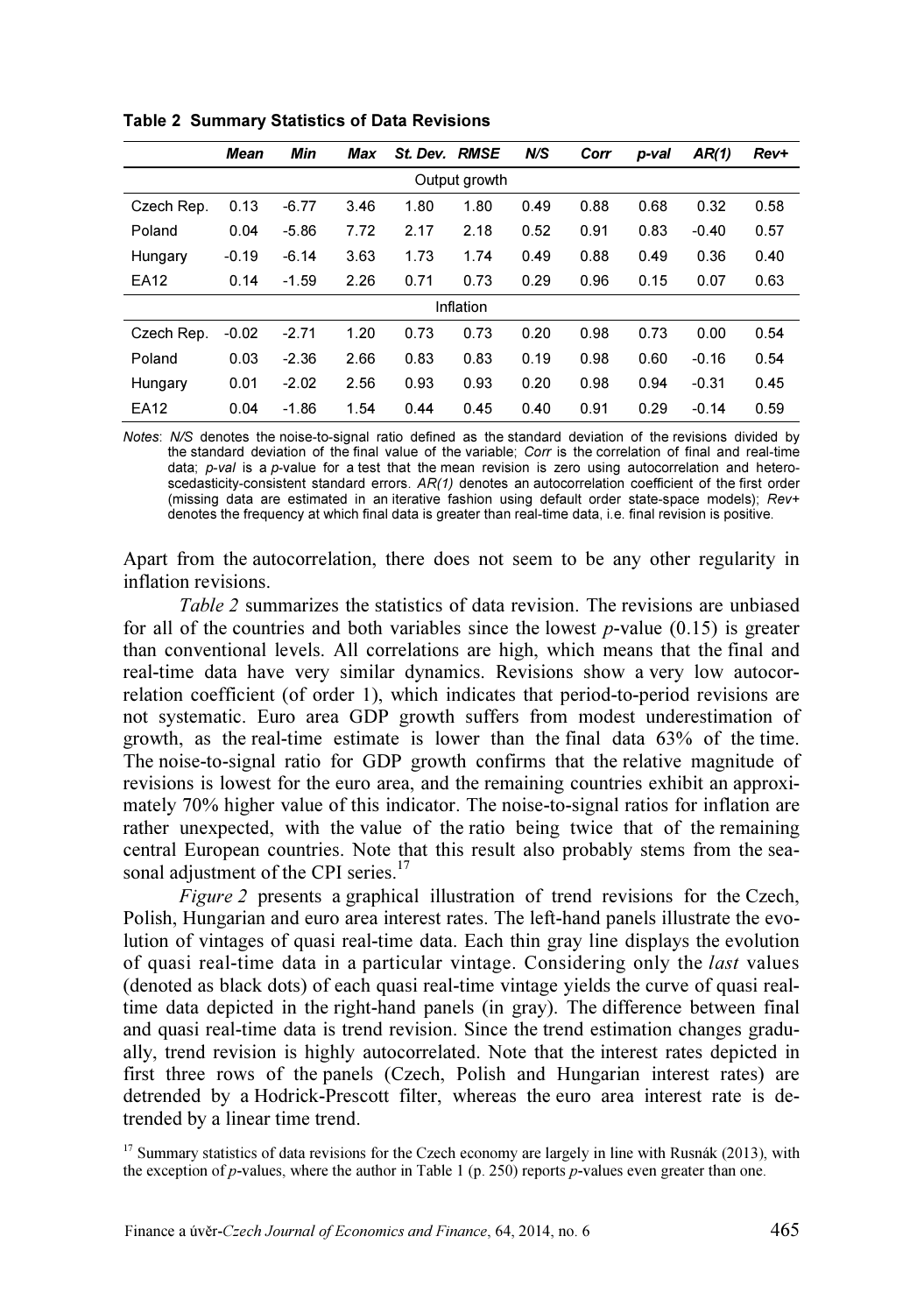



Notes: The left-hand panels display final detrended data (black) and all vintages of quasi real-time data (gray). The right-hand panels display final detrended data (black) and quasi real-time data (gray), while both use the left axis. The difference between final detrended data and quasi real-time data is trend revision depicted with the errorbar that uses the right axis. MAE denotes the mean absolute error in trend revision.

Table 3 offers summary statistics for trend revisions. As has already been mentioned, all trend revisions are highly (first-order) autocorrelated. Over/under-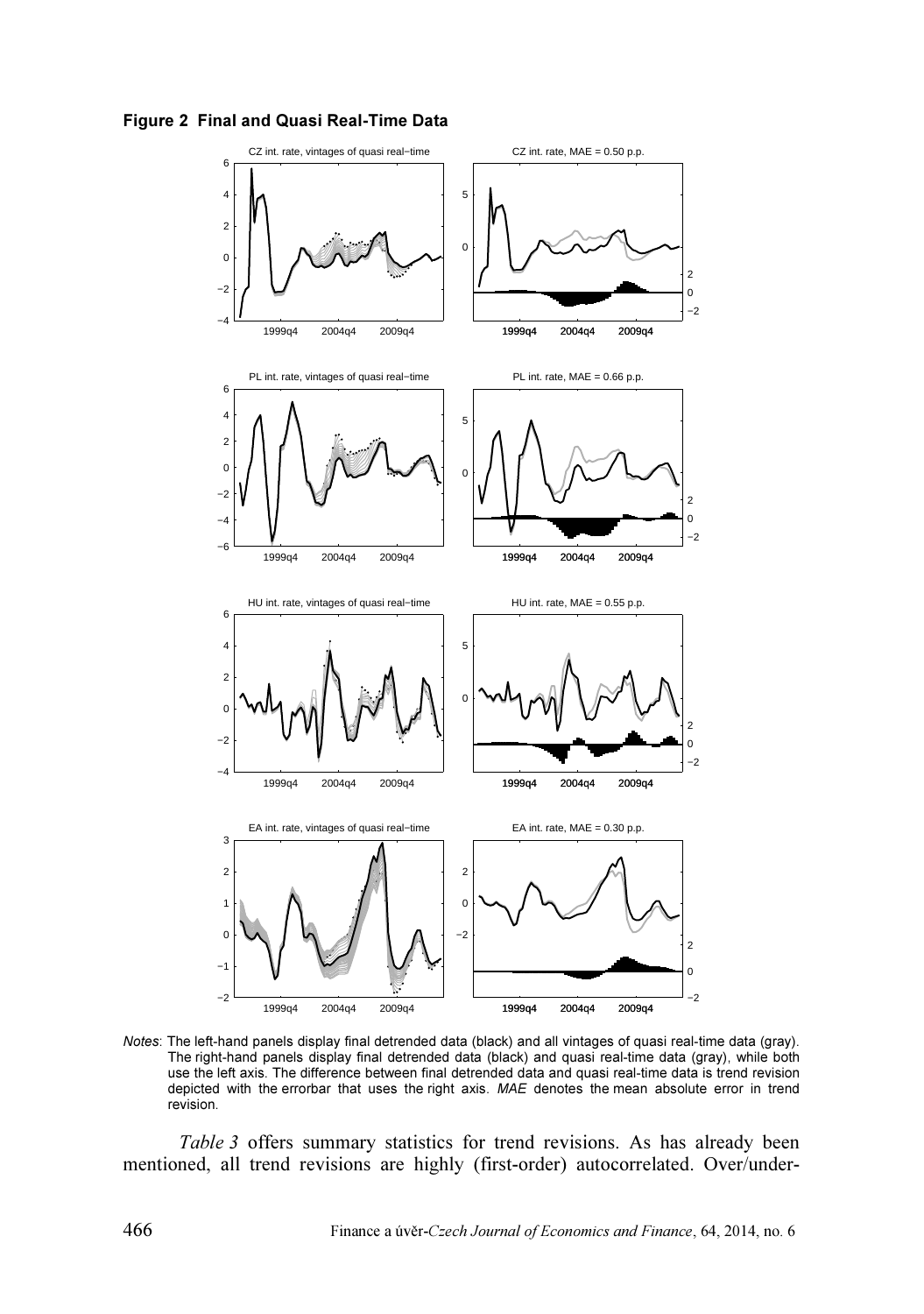|                    | Mean    | Min     | Max  | St. Dev. RMSE |      | N/S  | Corr | p-val | AR(1) | Rev+ |
|--------------------|---------|---------|------|---------------|------|------|------|-------|-------|------|
| Interest rate      |         |         |      |               |      |      |      |       |       |      |
| Czech Rep.<br>(HP) | $-0.15$ | $-1.49$ | 1.21 | 0.68          | 0.70 | 0.44 | 0.91 | 0.39  | 0.98  | 0.57 |
| Poland<br>(HP)     | $-0.39$ | $-2.16$ | 0.63 | 0.86          | 0.95 | 0.43 | 0.91 | 0.08  | 0.98  | 0.50 |
| Hungary<br>(HP)    | $-0.14$ | $-2.11$ | 1.39 | 0.72          | 0.74 | 0.55 | 0.85 | 0.42  | 0.93  | 0.51 |
| EA12 (linear)      | 0.06    | $-0.58$ | 1.12 | 0.41          | 0.41 | 0.40 | 0.92 | 0.56  | 0.98  | 0.36 |

Table 3 Summary Statistics of Trend Revisions (final–quasi real-time data)

Notes: Corr is the correlation of final and quasi real-time data, Rev+ denotes the frequency at which final data is greater than quasi real-time data. HP denotes the Hodrick-Prescott filter as a detrending method; linear denotes the linear time trend as a detrending method. For other notes, see Table 2.

Table 4 Summary of Model Parameters Relating to Domestic and Foreign Monetary Policy

| Par.          | <b>Description</b>                                       |
|---------------|----------------------------------------------------------|
| $\psi_1$      | weight on inflation in domestic monetary rule            |
| $\psi_2$      | weight on output growth in domestic monetary rule        |
| $\psi_3$      | weight on nominal depreciation in domestic monetary rule |
| $\psi_1^*$    | weight on inflation in foreign monetary rule             |
| $\psi_2^*$    | weight on output growth in foreign monetary rule         |
| $\rho_r$      | AR1 persistence in domestic monetary rule                |
| $\rho^\ast_r$ | AR1 persistence in foreign monetary rule                 |

estimation of the final trend is roughly balanced for all economies except for the euro area, where quasi real-time data underestimate the final trend in 64% of periods. p-val for Poland is another result that stands out in Table 3. It is 0.08, which makes it the only biased revision in the whole study, i.e. the mean of the revision -0.39 is statistically different from zero at the 0.1 significance level.

## 4. Recursive Estimates of the Preferences of Monetary Authorities

## 4.1 Czech Republic

Figure 3 displays the evolution of recursive, recursive real-time and recursive quasi real-time estimates for the weight on output growth  $\psi_2$  in the Czech Taylor rule. Probability bands are drawn around quasi real-time estimates and this depiction is therefore convenient for identification of deviations from quasi real-time estimates. The evolution of the estimates in time is different. Recursive estimates (on final data) gradually decrease, while recursive real-time estimates remain at parameter values over 1 and the estimate falls below 0.5 in 2008q3. Quasi real-time estimates are between the other two, which suggests that data revision and trend revision shift the estimate in the same direction. The fact that only real-time estimates do not gradually decrease indicates that the information of the change was not in the data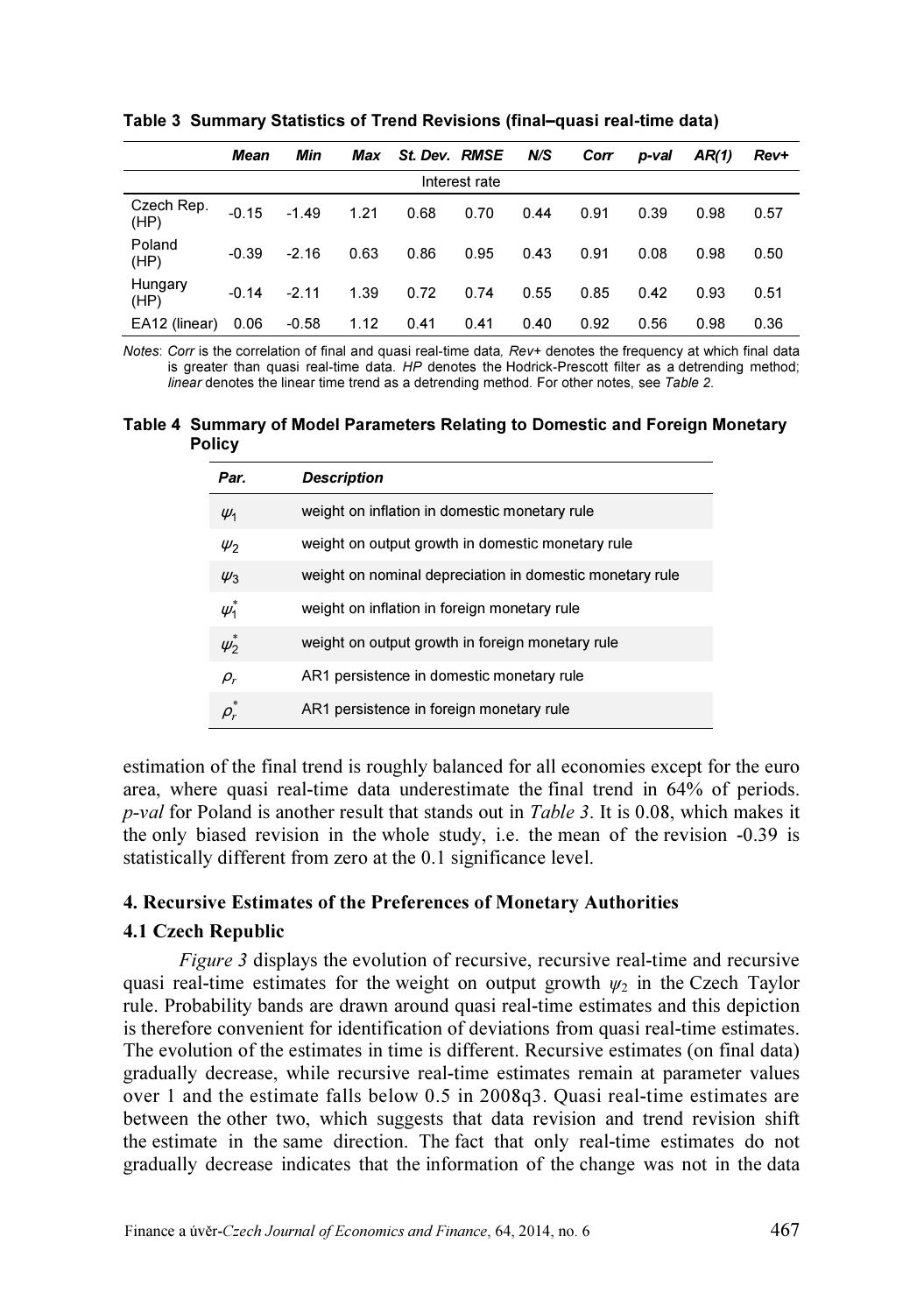#### Figure 3 Recursive Estimates of the Weight on Output Growth  $\psi_2$ in Domestic Taylor Rule, Czech Economy



Note: The depicted estimates are posterior modes with 95%, 90%, 68% and 50% Highest Posterior Density Intervals (HPDI) for recursive quasi real-time estimates.

earlier than 2008q3. The other two estimates contain the information due to subsequent revisions. The period 2008q3 matches the onset of the current economic crisis, which is—considering real-time conditions—unpredicted. Following the results for real-time data, the central bank did not change its reaction to output growth until 2008q3, when a drastic change occurred. On the other hand, following the results for quasi real-time and final data, the central bank gradually lowered its preference parameter towards output growth. This result suggests that conducting ex-post analysis of monetary policy on revised data indeed generates misleading results.

Table 5 presents significance values for various model alternatives in order to determine whether the difference between recursive real-time estimates and the remaining estimates is statistically significant.

Following the discussion related to parameter  $\psi_2$ , we can see that the real-time vs. quasi real-time significance value is 0.06, thus being significant at the 10% level. Since the difference between real-time and quasi real-time estimates is only caused by data revision, the interpretation is that the nature of real-time data causes significantly different estimates of the preferences of the Czech central bank to output growth. However, the robustness of this result is limited. While it is robust to seasonal adjustment of CPI, the year-on-year specification in Taylor rules and the moving-window estimation, it is clearly not robust to the detrending method of GDP growth.

There are two more selectively significant results in Table 5. The weight on output growth  $\psi_2^*$  in the foreign Taylor rule is significantly different in Trend revision, which indicates that detrending is the reason. Moreover, the result is valid only for model variants where the central bank uses the year-on-year specification. A rather different story is behind the significant result for the smoothing term in the domestic Taylor rule  $\rho_r$ . The difference is only significant for the moving-window estimation, but since the results are under *Data revision*, the reason is the nature of real-time data itself, not the detrending issue. This significance occurs due to a lag in shifting between two regimes in the parameter  $\rho_r$ .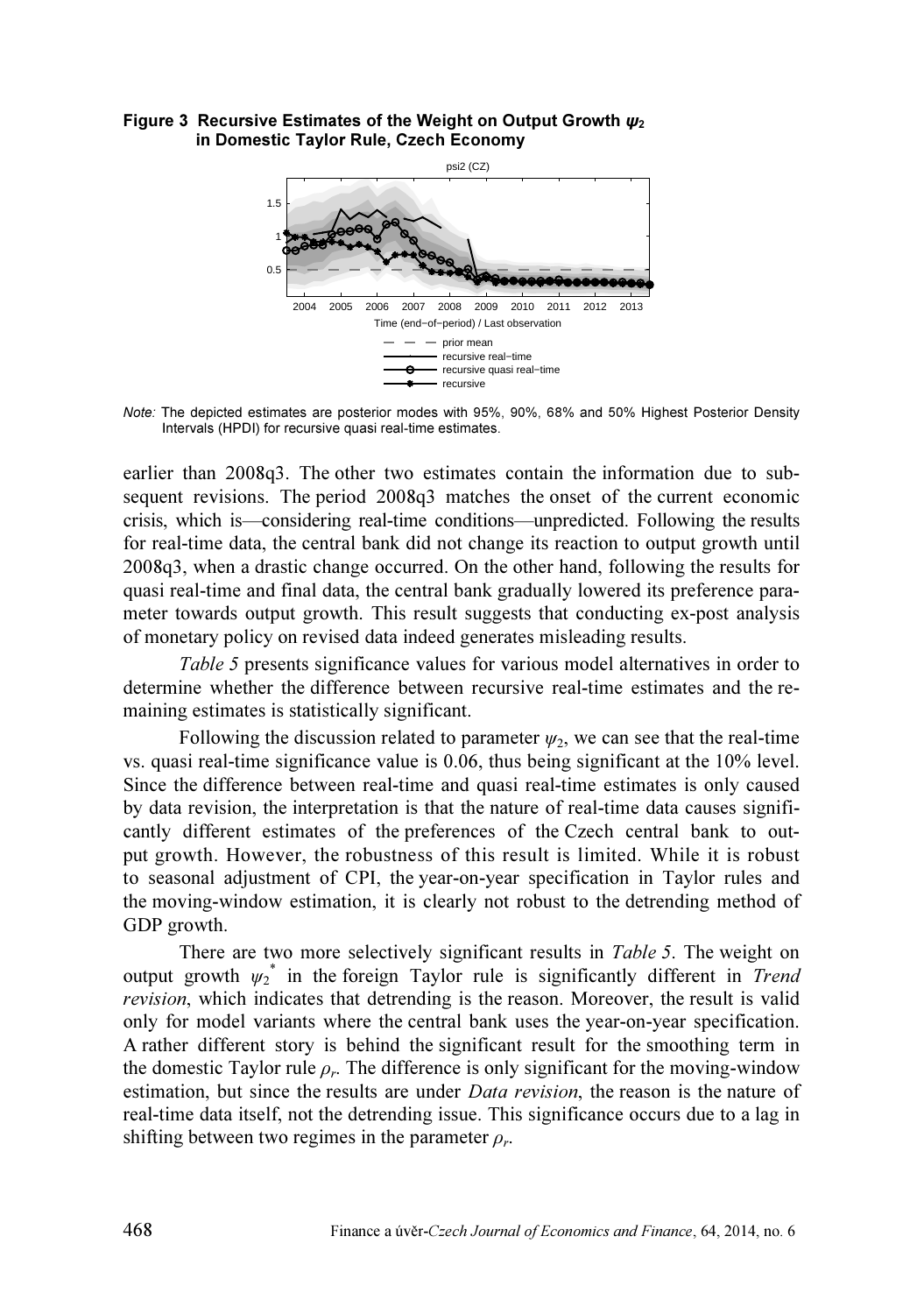|                       | <b>Baseline</b>                                                      | CPI not s.a. | <b>GDP HP</b> | Rolling                                          | YOY       | YOY+GDP HP |  |  |  |  |  |
|-----------------------|----------------------------------------------------------------------|--------------|---------------|--------------------------------------------------|-----------|------------|--|--|--|--|--|
|                       | weight on inflation in domestic monetary rule<br>$\psi_1$            |              |               |                                                  |           |            |  |  |  |  |  |
| <b>Trend revision</b> | 0.86                                                                 | 0.89         | 0.77          | 0.23                                             | 0.82      | 0.84       |  |  |  |  |  |
| <b>Total revision</b> | 0.61                                                                 | 0.62         | 0.54          | 0.16                                             | 0.79      | 0.84       |  |  |  |  |  |
| Data revision         | 0.56                                                                 | 0.62         | 0.55          | 0.36                                             | 0.77      | 0.84       |  |  |  |  |  |
|                       | weight on output growth in domestic monetary rule<br>$\psi_2$        |              |               |                                                  |           |            |  |  |  |  |  |
| <b>Trend revision</b> | $0.05**$                                                             | 0.32         | 0.73          | $0.06*$                                          | 0.22      | 0.59       |  |  |  |  |  |
| <b>Total revision</b> | $0.01***$                                                            | $0.02**$     | 0.73          | $0.01***$                                        | $0.01***$ | 0.38       |  |  |  |  |  |
| Data revision         | $0.06*$                                                              | $0.06*$      | 0.73          | $0.10*$                                          | $0.02**$  | 0.44       |  |  |  |  |  |
|                       | weight on nominal depreciation in domestic monetary rule<br>$\psi_3$ |              |               |                                                  |           |            |  |  |  |  |  |
| <b>Trend revision</b> | 0.75                                                                 | 0.79         | 0.81          | 0.71                                             | 0.80      | 0.89       |  |  |  |  |  |
| <b>Total revision</b> | 0.44                                                                 | 0.68         | 0.63          | 0.45                                             | 0.65      | 0.83       |  |  |  |  |  |
| Data revision         | 0.58                                                                 | 0.70         | 0.63          | 0.42                                             | 0.70      | 0.85       |  |  |  |  |  |
|                       | $\psi_1$                                                             |              |               | weight on inflation in foreign monetary rule     |           |            |  |  |  |  |  |
| Trend revision        | 0.61                                                                 | 0.68         | 0.70          | 0.55                                             | 0.33      | 0.26       |  |  |  |  |  |
| <b>Total revision</b> | 0.48                                                                 | 0.64         | 0.53          | 0.56                                             | 0.27      | $0.06*$    |  |  |  |  |  |
| Data revision         | 0.59                                                                 | 0.77         | 0.63          | 0.50                                             | 0.49      | 0.25       |  |  |  |  |  |
|                       | $\psi_2^*$                                                           |              |               | weight on output growth in foreign monetary rule |           |            |  |  |  |  |  |
| <b>Trend revision</b> | 0.31                                                                 | 0.45         | 0.46          | 0.28                                             | $0.01***$ | $0.03**$   |  |  |  |  |  |
| <b>Total revision</b> | 0.47                                                                 | 0.42         | 0.23          | 0.35                                             | $0.04**$  | $0.01***$  |  |  |  |  |  |
| Data revision         | 0.45                                                                 | 0.54         | 0.35          | 0.42                                             | 0.53      | $0.08*$    |  |  |  |  |  |
|                       | $\rho_r$                                                             |              |               | AR1 persistence in domestic monetary rule        |           |            |  |  |  |  |  |
| <b>Trend revision</b> | 0.49                                                                 | 0.61         | 0.68          | 0.59                                             | 0.63      | 0.76       |  |  |  |  |  |
| Total revision        | 0.29                                                                 | 0.46         | 0.54          | $0.01***$                                        | 0.57      | 0.67       |  |  |  |  |  |
| Data revision         | 0.60                                                                 | 0.61         | 0.71          | $0.01***$                                        | 0.42      | 0.59       |  |  |  |  |  |
|                       | $\rho_r$                                                             |              |               | AR1 persistence in foreign monetary rule         |           |            |  |  |  |  |  |
| <b>Trend revision</b> | 0.58                                                                 | 0.62         | 0.53          | 0.51                                             | 0.15      | 0.34       |  |  |  |  |  |
| <b>Total revision</b> | 0.27                                                                 | 0.61         | 0.32          | 0.31                                             | $0.07*$   | 0.30       |  |  |  |  |  |
| Data revision         | 0.41                                                                 | 0.77         | 0.51          | 0.36                                             | 0.57      | 0.31       |  |  |  |  |  |

## Table 5 Significance Values for Estimates on the Czech and Euro Area Economies

Notes: The numbers in the table are the lowest levels of significance at which the posterior mode is out of the Highest Posterior Density interval bands for the most different estimates. Trend revision relates to computation of significance values on recursive versus quasi real-time results; Total revision relates to recursive versus real-time results' and Data revision relates to quasi real-time versus real-time results. Values lower than or equal to 0.1 are denoted with a star, those lower than or equal to 0.05 with two stars, and those lower than or equal to 0.01 with three stars (due to the computational procedure, values in the table are rounded up).

#### 4.2 Hungary

This subsection investigates the case of the small open economy of Hungary in interaction with the euro area. Figure 4 depicts the evolution of the persistence in the domestic monetary rule  $\rho_r$ . Figure 4 demonstrates a different course of rolling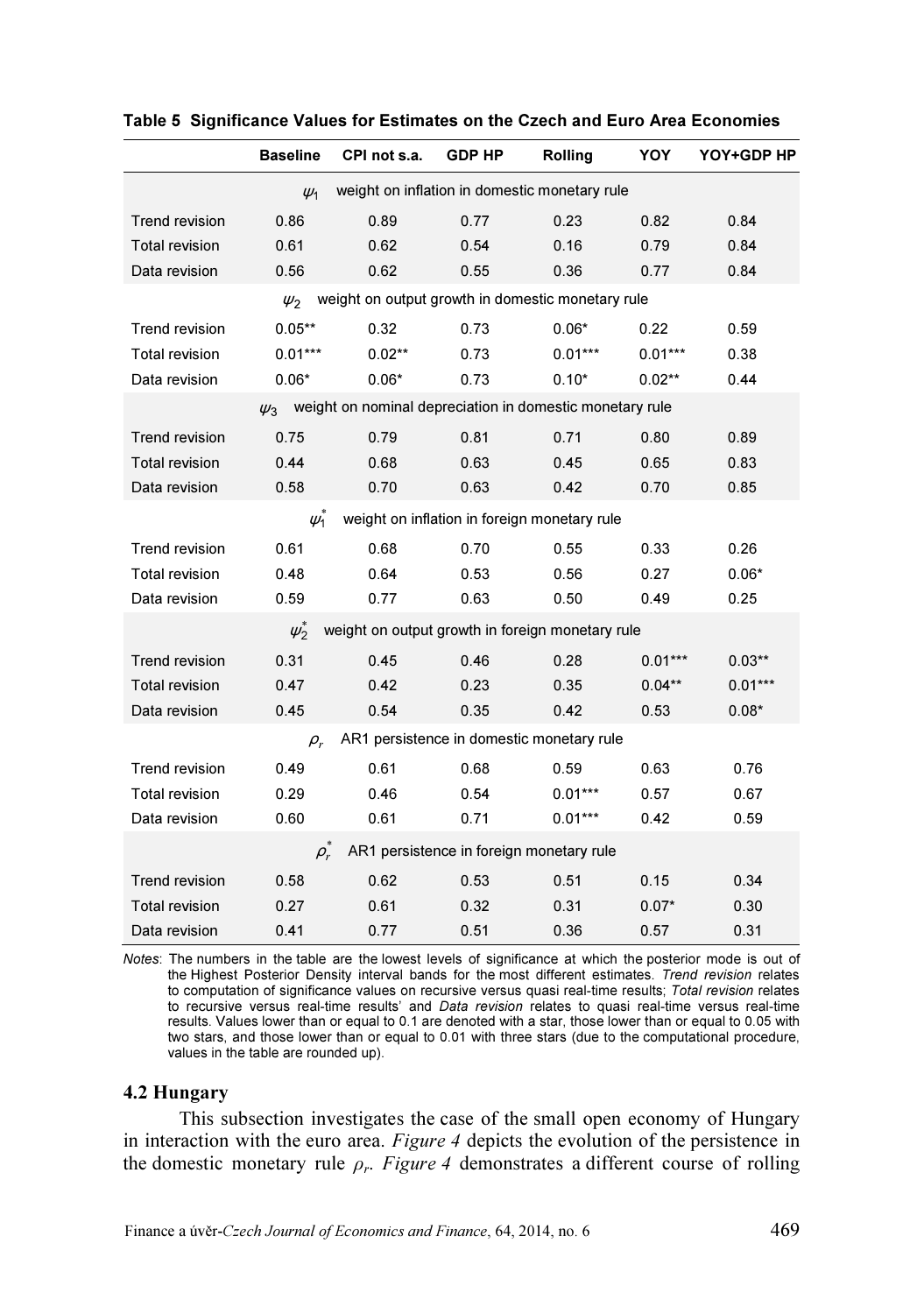#### Figure 4 Recursive Estimates of the AR1 Persistence in the Domestic Monetary Rule  $\rho_r$ , Hungarian Economy



Note: The depicted estimates are posterior modes with 95%, 90%, 68% and 50% Highest Posterior Density Intervals (HPDI) for recursive quasi real-time estimates.

the real-time estimate and two remaining rolling estimates. This observation suggests that real-time data do not favor the rise in the smoothing parameter as the revised data do. The central bank does not have sufficient grounds in real time to change its policy, but according to the revised data, it should have changed the policy.<sup>18</sup>

Table 6 indicates statistically significant results for parameter  $\psi_2$  in a variety of estimated models and for parameters  $\psi_2^*$ ,  $\rho_r$  and  $\rho_r^*$  only in the rolling estimation. Observing the results more closely, the significance values in the case of parameter  $\psi_2$  seems to stem from the uninformativeness and bimodality of respective distributions, which indicates either a switch between parameter regimes or an artifact of poor data quality. As for the remaining three parameters with statistically significant results only for rolling estimates, the explanation for domestic and foreign smoothing parameters is the same and it is a preference of lower interest rate smoothing when real-time data are considered. Note that the distributions are rather informative and unimodal in these two cases; the results are therefore convincing. On the other hand, the results for parameter  $\psi_2^*$  stem from the bimodality of respective distributions. The different modes are major at different times and switching between the two creates significant results.

# 4.3 Poland

This section presents the results for a model with the domestic economy of Poland. Figure 5 displays the course of estimates of parameter  $\psi_2$ . There is an apparent switch in the weight on output from the values close to prior distribution to the values three times larger. However, this regime switch occurs in different periods, which generates statistically significant results across all estimated model variants.

Similarly to the previous countries, Table 7 presents significance values of various estimates. The case of  $\psi_2$  has already been discussed and there is no other economically interesting statistically significant result for the Polish economy.<sup>19</sup>

<sup>&</sup>lt;sup>18</sup> Note that the discussed result is significant only for the moving-window estimation, since in the recursive estimates the newly added information in the data is not strong enough to dilute the predominant information from the beginning of the sample.

<sup>&</sup>lt;sup>19</sup> The results for  $\psi_2^*$  are consequences of the bimodality of distributions.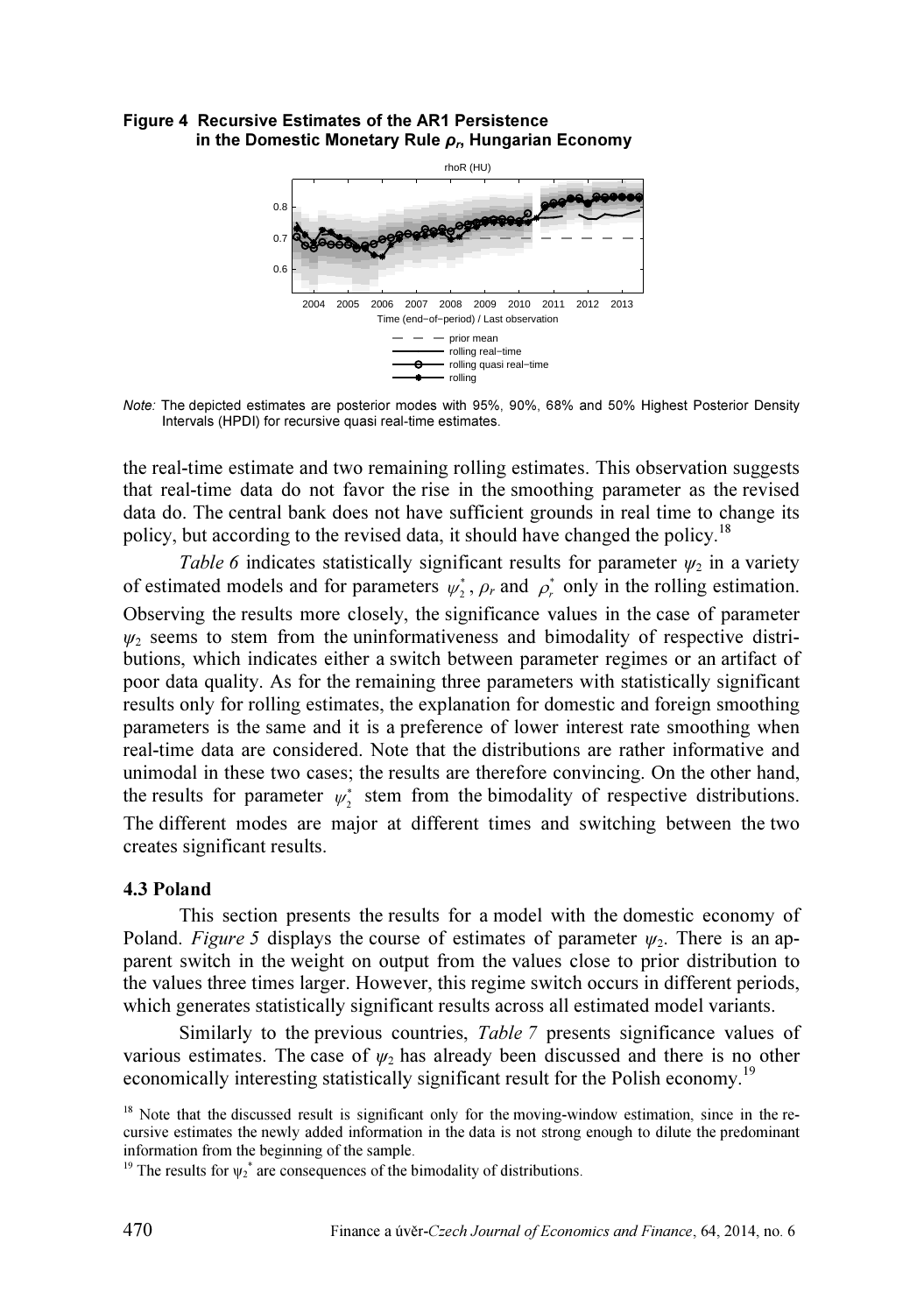|                                                           | <b>Baseline</b>                                               | CPI not s.a.                                             | <b>GDP HP</b> | Rolling                                      | YOY       | YOY+<br>+GDP HP |  |  |  |  |  |
|-----------------------------------------------------------|---------------------------------------------------------------|----------------------------------------------------------|---------------|----------------------------------------------|-----------|-----------------|--|--|--|--|--|
| weight on inflation in domestic monetary rule<br>$\psi_1$ |                                                               |                                                          |               |                                              |           |                 |  |  |  |  |  |
| <b>Trend revision</b>                                     | 0.85                                                          | 0.56                                                     | 0.78          | 0.13                                         | 0.64      | 0.60            |  |  |  |  |  |
| <b>Total revision</b>                                     | 0.42                                                          | 0.68                                                     | 0.49          | 0.37                                         | 0.79      | 0.47            |  |  |  |  |  |
| Data revision                                             | 0.50                                                          | 0.54                                                     | 0.55          | 0.33                                         | 0.65      | 0.19            |  |  |  |  |  |
|                                                           | weight on output growth in domestic monetary rule<br>$\psi_2$ |                                                          |               |                                              |           |                 |  |  |  |  |  |
| <b>Trend revision</b>                                     | $0.01***$                                                     | 0.31                                                     | 0.13          | $0.01***$                                    | $0.01***$ | $0.01***$       |  |  |  |  |  |
| <b>Total revision</b>                                     | 0.70                                                          | 0.78                                                     | 0.51          | 0.30                                         | 0.37      | $0.01***$       |  |  |  |  |  |
| Data revision                                             | $0.03**$                                                      | 0.40                                                     | 0.67          | $0.04**$                                     | $0.01***$ | $0.01***$       |  |  |  |  |  |
|                                                           | $\psi_3$                                                      | weight on nominal depreciation in domestic monetary rule |               |                                              |           |                 |  |  |  |  |  |
| <b>Trend revision</b>                                     | 0.67                                                          | 0.71                                                     | 0.72          | 0.67                                         | 0.79      | 0.85            |  |  |  |  |  |
| <b>Total revision</b>                                     | 0.55                                                          | 0.77                                                     | 0.58          | 0.47                                         | 0.80      | 0.81            |  |  |  |  |  |
| Data revision                                             | 0.61                                                          | 0.79                                                     | 0.61          | 0.54                                         | 0.80      | 0.82            |  |  |  |  |  |
|                                                           | $\mu_1^*$                                                     |                                                          |               | weight on inflation in foreign monetary rule |           |                 |  |  |  |  |  |
| <b>Trend revision</b>                                     | 0.66                                                          | 0.62                                                     | 0.65          | 0.65                                         | 0.25      | 0.44            |  |  |  |  |  |
| <b>Total revision</b>                                     | 0.48                                                          | 0.49                                                     | 0.59          | 0.37                                         | 0.19      | 0.35            |  |  |  |  |  |
| Data revision                                             | 0.62                                                          | 0.71                                                     | 0.64          | 0.25                                         | 0.63      | 0.76            |  |  |  |  |  |
|                                                           | $\psi_2^*$                                                    | weight on output growth in foreign monetary rule         |               |                                              |           |                 |  |  |  |  |  |
| <b>Trend revision</b>                                     | 0.19                                                          | 0.20                                                     | 0.35          | $0.02**$                                     | $0.08*$   | $0.03**$        |  |  |  |  |  |
| <b>Total revision</b>                                     | 0.16                                                          | 0.19                                                     | 0.11          | $0.01***$                                    | 0.17      | $0.02**$        |  |  |  |  |  |
| Data revision                                             | 0.49                                                          | 0.35                                                     | 0.12          | $0.02**$                                     | 0.48      | $0.07*$         |  |  |  |  |  |
|                                                           | $\rho_r$                                                      |                                                          |               | AR1 persistence in domestic monetary rule    |           |                 |  |  |  |  |  |
| <b>Trend revision</b>                                     | 0.44                                                          | 0.58                                                     | 0.50          | 0.32                                         | 0.47      | 0.20            |  |  |  |  |  |
| Total revision                                            | 0.63                                                          | 0.68                                                     | 0.58          | $0.07*$                                      | 0.62      | 0.29            |  |  |  |  |  |
| Data revision                                             | 0.35                                                          | 0.76                                                     | 0.50          | $0.04***$                                    | 0.49      | $0.09*$         |  |  |  |  |  |
| AR1 persistence in foreign monetary rule<br>$\rho_r$      |                                                               |                                                          |               |                                              |           |                 |  |  |  |  |  |
| <b>Trend revision</b>                                     | 0.42                                                          | 0.67                                                     | 0.41          | 0.34                                         | 0.15      | 0.32            |  |  |  |  |  |
| <b>Total revision</b>                                     | 0.51                                                          | 0.54                                                     | 0.22          | $0.03**$                                     | 0.21      | 0.29            |  |  |  |  |  |
| Data revision                                             | 0.56                                                          | 0.68                                                     | 0.46          | $0.04**$                                     | 0.72      | 0.22            |  |  |  |  |  |

#### Table 6 Significance Values for Estimates on the Hungarian and Euro Area Economies

Note: See Table 5 below.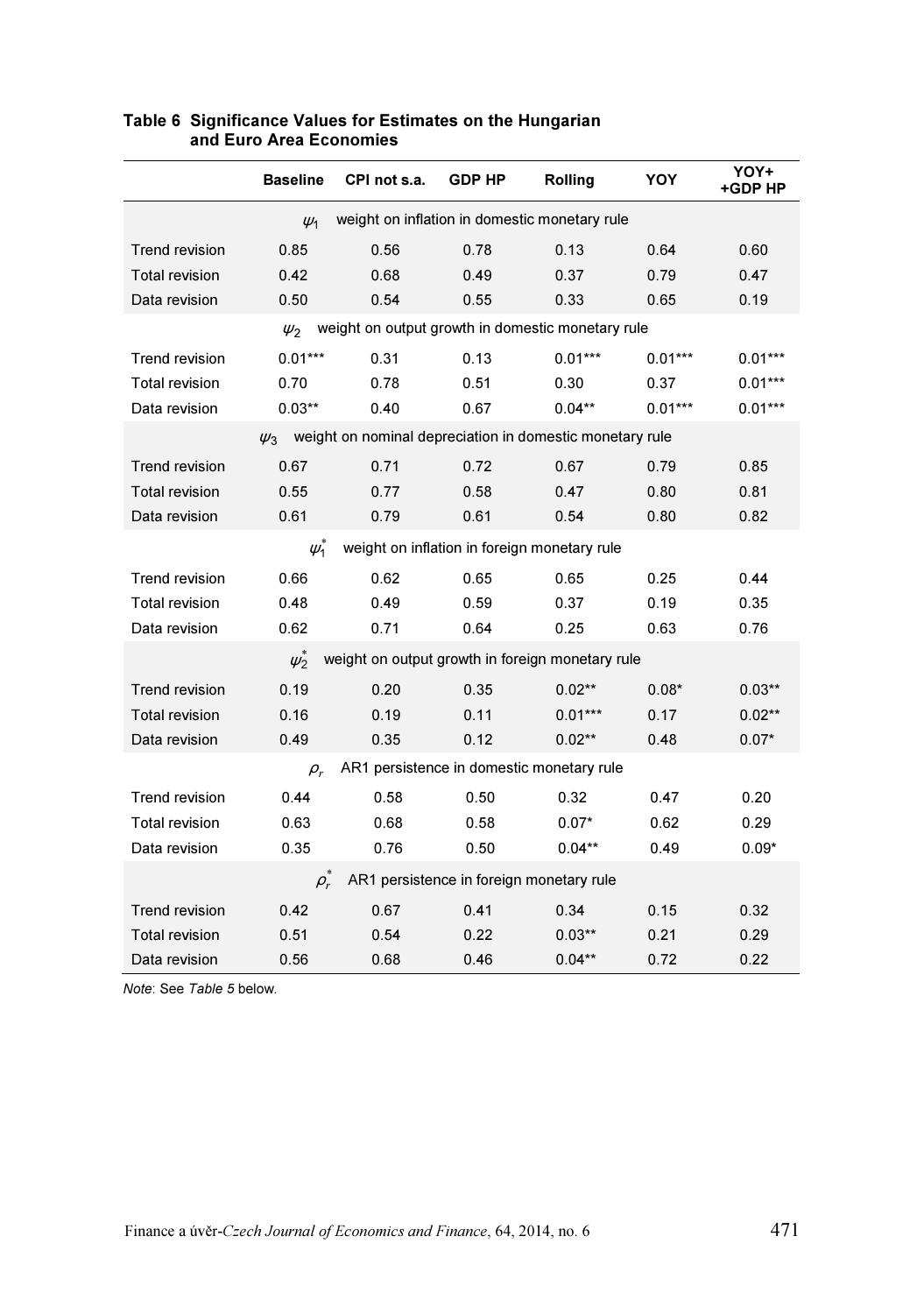|                                                           | <b>Baseline</b>                                               | CPI not s.a.                                             | <b>GDP HP</b> | Rolling                                      | YOY       | YOY+<br>+GDP HP |  |  |  |  |  |
|-----------------------------------------------------------|---------------------------------------------------------------|----------------------------------------------------------|---------------|----------------------------------------------|-----------|-----------------|--|--|--|--|--|
| weight on inflation in domestic monetary rule<br>$\psi_1$ |                                                               |                                                          |               |                                              |           |                 |  |  |  |  |  |
| <b>Trend revision</b>                                     | 0.52                                                          | 0.41                                                     | 0.59          | 0.62                                         | 0.72      | 0.71            |  |  |  |  |  |
| <b>Total revision</b>                                     | 0.37                                                          | 0.31                                                     | 0.36          | 0.18                                         | 0.76      | 0.73            |  |  |  |  |  |
| Data revision                                             | 0.43                                                          | 0.32                                                     | 0.15          | 0.20                                         | 0.72      | 0.73            |  |  |  |  |  |
|                                                           | weight on output growth in domestic monetary rule<br>$\psi_2$ |                                                          |               |                                              |           |                 |  |  |  |  |  |
| <b>Trend revision</b>                                     | 0.74                                                          | 0.68                                                     | 0.72          | 0.20                                         | 0.11      | 0.18            |  |  |  |  |  |
| <b>Total revision</b>                                     | $0.01***$                                                     | $0.03**$                                                 | $0.01***$     | $0.04**$                                     | $0.09*$   | $0.02**$        |  |  |  |  |  |
| Data revision                                             | $0.01***$                                                     | $0.05***$                                                | $0.01***$     | $0.03***$                                    | $0.09*$   | $0.02**$        |  |  |  |  |  |
|                                                           | $\psi_3$                                                      | weight on nominal depreciation in domestic monetary rule |               |                                              |           |                 |  |  |  |  |  |
| <b>Trend revision</b>                                     | 0.70                                                          | 0.66                                                     | 0.70          | 0.65                                         | 0.75      | 0.87            |  |  |  |  |  |
| <b>Total revision</b>                                     | 0.68                                                          | 0.57                                                     | 0.60          | 0.44                                         | 0.53      | 0.77            |  |  |  |  |  |
| Data revision                                             | 0.68                                                          | 0.58                                                     | 0.65          | 0.51                                         | 0.54      | 0.83            |  |  |  |  |  |
|                                                           | $\psi_1^*$                                                    |                                                          |               | weight on inflation in foreign monetary rule |           |                 |  |  |  |  |  |
| <b>Trend revision</b>                                     | 0.73                                                          | 0.67                                                     | 0.48          | 0.70                                         | 0.17      | 0.42            |  |  |  |  |  |
| Total revision                                            | 0.65                                                          | 0.69                                                     | 0.46          | 0.53                                         | 0.32      | 0.43            |  |  |  |  |  |
| Data revision                                             | 0.79                                                          | 0.70                                                     | 0.62          | 0.49                                         | 0.50      | 0.79            |  |  |  |  |  |
|                                                           | $\psi_2^*$                                                    | weight on output growth in foreign monetary rule         |               |                                              |           |                 |  |  |  |  |  |
| <b>Trend revision</b>                                     | 0.37                                                          | 0.30                                                     | 0.51          | 0.47                                         | $0.03**$  | 0.27            |  |  |  |  |  |
| <b>Total revision</b>                                     | 0.39                                                          | 0.24                                                     | 0.40          | 0.45                                         | $0.02**$  | 0.24            |  |  |  |  |  |
| Data revision                                             | 0.40                                                          | 0.27                                                     | 0.69          | 0.44                                         | $0.01***$ | 0.58            |  |  |  |  |  |
|                                                           | $\rho_{r}$                                                    |                                                          |               | AR1 persistence in domestic monetary rule    |           |                 |  |  |  |  |  |
| <b>Trend revision</b>                                     | 0.69                                                          | 0.75                                                     | 0.60          | 0.61                                         | 0.44      | 0.63            |  |  |  |  |  |
| <b>Total revision</b>                                     | 0.62                                                          | 0.64                                                     | 0.49          | 0.23                                         | 0.35      | 0.30            |  |  |  |  |  |
| Data revision                                             | 0.61                                                          | 0.71                                                     | 0.53          | 0.16                                         | 0.50      | 0.28            |  |  |  |  |  |
| AR1 persistence in foreign monetary rule<br>$\rho_r$      |                                                               |                                                          |               |                                              |           |                 |  |  |  |  |  |
| Trend revision                                            | 0.60                                                          | 0.64                                                     | 0.45          | 0.52                                         | 0.22      | 0.21            |  |  |  |  |  |
| <b>Total revision</b>                                     | 0.33                                                          | 0.35                                                     | 0.22          | 0.33                                         | 0.21      | $0.07*$         |  |  |  |  |  |
| Data revision                                             | 0.51                                                          | 0.44                                                     | 0.56          | 0.50                                         | 0.77      | $0.09*$         |  |  |  |  |  |

Note: See Table 5 below.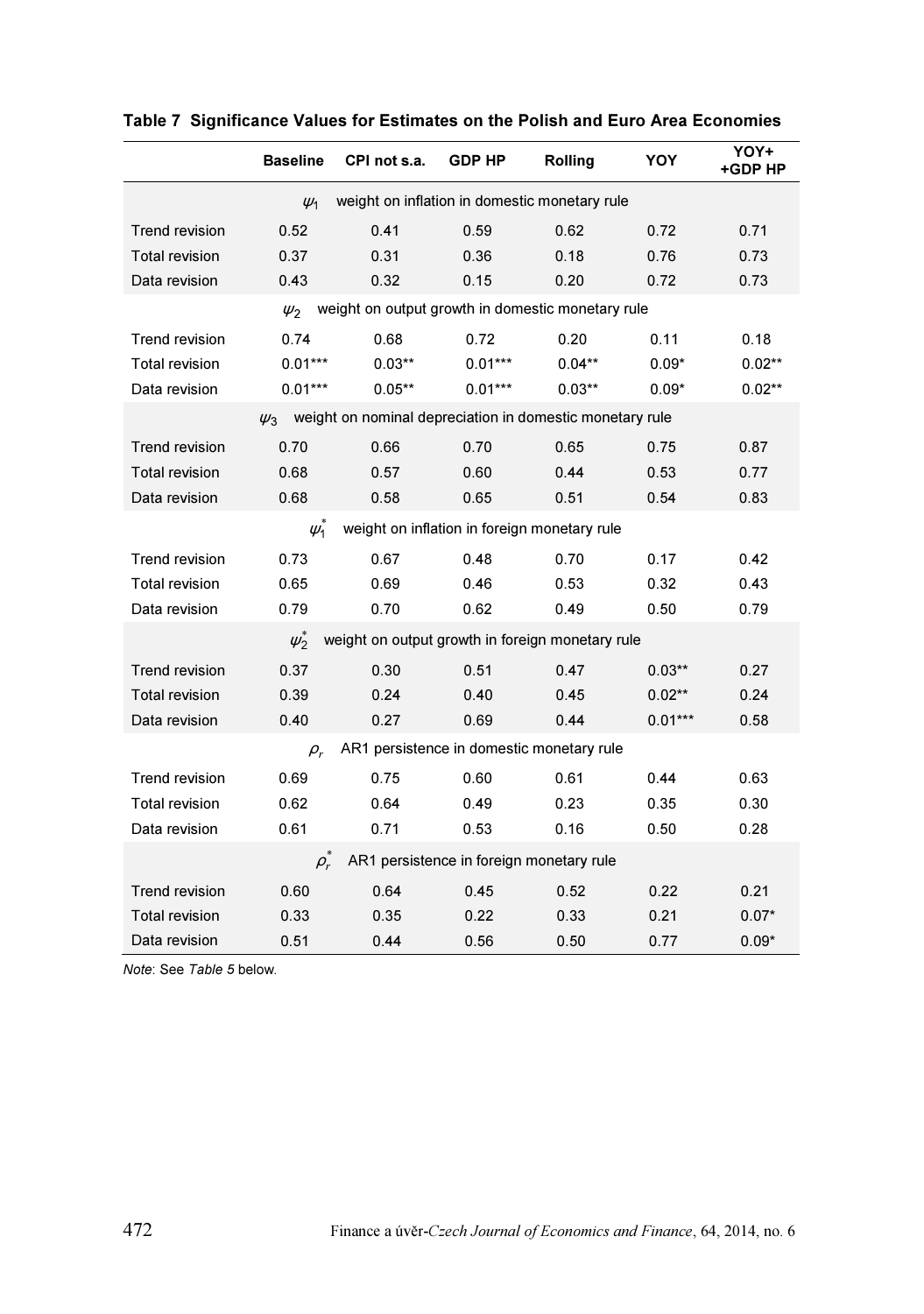#### Figure 5 Recursive Estimates of the Weight on Output Growth  $\psi_2$ in Domestic Taylor Rule, Polish Economy



Notes: The depicted estimates are posterior modes with 95%, 90%, 68% and 50% Highest Posterior Density Intervals (HPDI) for recursive quasi real-time estimates.

#### 5. Conclusion

The goal of this paper is to investigate the differences between parameter estimates of monetary policy reaction functions using real-time data and those using revised data. Because such analysis uses real-time datasets, this paper also offers an analysis of real-time macroeconomic data, data revision and trend revision in the Czech Republic, Poland, Hungary and the euro area.

Data revisions of GDP growth and inflation are unbiased and not autocorrelated in all countries. Inflation is usually measured accurately in real time. Its noise-to-signal ratio ranges from 0.19 in Poland to a surprising 0.40 in the euro area. GDP growth is generally subject to greater data revision, with a noise-to-signal ratio ranging from 0.29 in the euro area to 0.52 in Poland.

Trend revisions are calculated with a linear time trend in the euro area and using the Hodrick-Prescott filter in the remaining countries. As was expected, trend revisions are highly autocorrelated and unbiased; the only exception to this is in Poland, where trend revision is biased. The noise-to-signal ratios are similar in value and range from 0.40 in the euro area to 0.55 in Hungary.

In its main analysis, this paper has revealed many statistically significant differences between parameter estimates of monetary policy reaction functions calculated using real-time data and those calculated using revised data. However, only a few of these results are robust enough to conclude that monetary authorities' preferences are different when considering real-time data as opposed to final data. The difference between estimates for the preference for output growth is the most common statistically significant result across countries. In other words, the monetary policy reaction to changes in output growth is statistically significantly different in strength when based only on the data available at the time of the monetary policy decision rather than on revised data. This result is in line with expectations, since the statistics for output growth data revision indicate that it is much more pronounced than inflation revision. Although several more differences were ascertained, only a few of them are adequately robust to different model specifications.

The results achieved raise several questions. Since the statistical offices in the Visegrád Four countries are rather young, would the results of such an analysis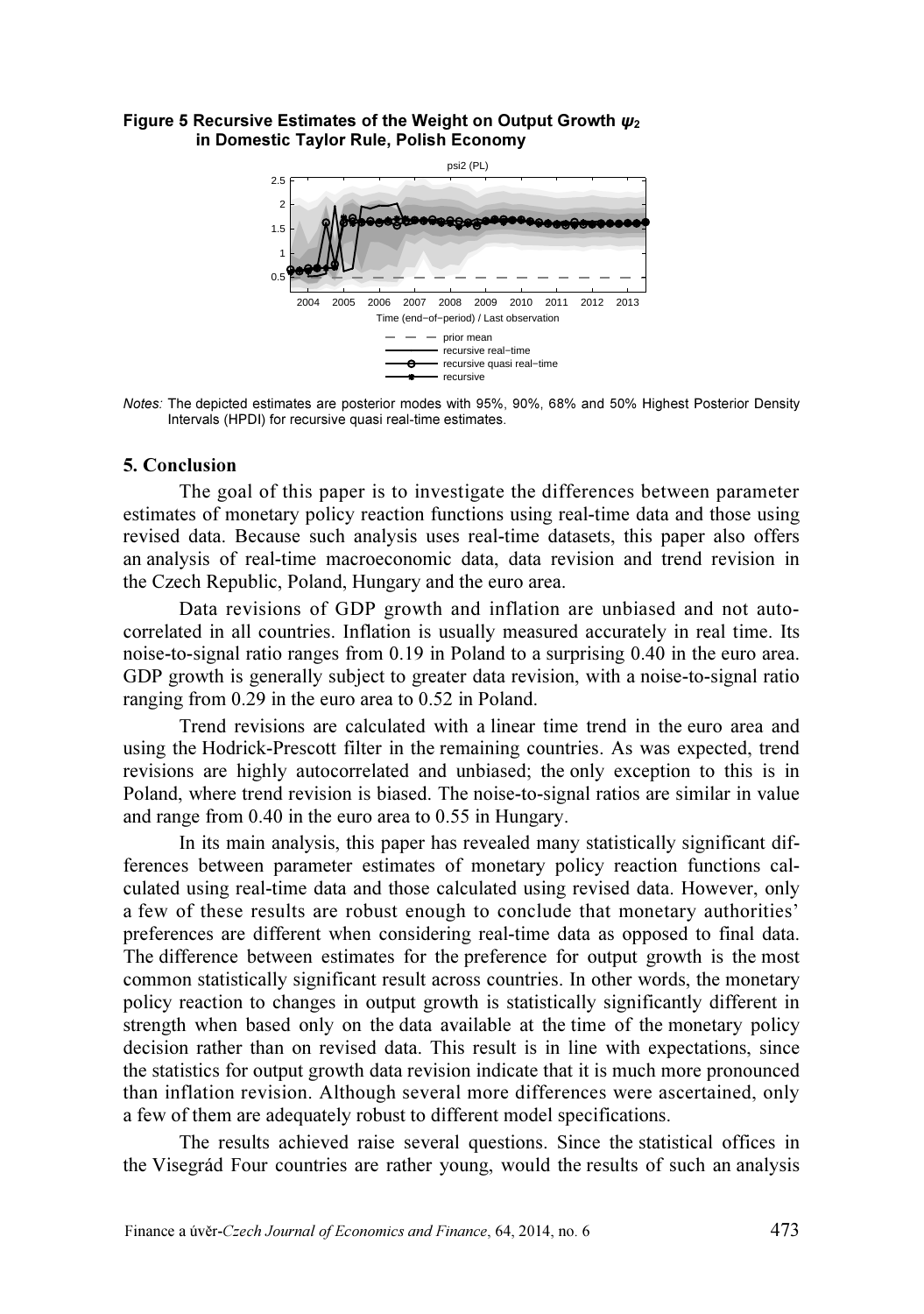for developed countries in Western Europe be different? Also, if there are differences in policy parameters, are there also differences in other model parameters (possibly even deep parameters)? These questions could be a possible focus of further research.

#### **REFERENCES**

Aruoba SB (2008): Data Revisions Are Not Well Behaved. Journal of Money, Credit and Banking, 40:319–340.

Aurelio MM (2005): Do we really know how inflation targeters set interest rates? FRB Kansas City Working Papers, no. 05-02.

Belke A, Klose J (2011): Does the ECB Rely on a Taylor Rule During the Financial Crisis? Comparing Ex-post and Real Time Data with Real Time Forecasts. Economic Analysis & Policy, 41:147–172.

Brooks SP, Gelman A (1998): General Methods for Monitoring Convergence of Iterative Simulations. (American Statistical Association, Institute of Mathematical Statistics, and Interface Foundation of America) Journal of Computational and Graphical Statistics, 7:434–455.

Čapek, J (2015): Estimating DSGE model parameters in a small open economy: Do real-time data matter? Národohospodářský obzor-Review of Economic Perspectives, forthcoming. (DOI: 10.1515/revecp-2015-0001)

Casares M, Vázquez J (2012): Data Revisions in the Estimation of DSGE models. University of the Basque Country, Dpt. of Foundations of Economic Analysis II (DFAEII), Series/Report no. 2012.06 (http://hdl.handle.net/10810/8759).

Cogley T, Sbordone AM (2005): A search for a structural Phillips curve. FRB of New York, Research Paper Staff Report, no. 203.

Croushore D (2011): Frontiers of Real-Time Data Analysis. Journal of Economic Literature, 49:72–100.

Cusinato R, Minella A, Silva Pôrto (Jr.) S da (2013): Output gap in Brazil: A real-time data analysis. Empirical Economics, 44:1113–1127.

Gerberding C, Seitz F, Worms A (2005): How the Bundesbank really conducted monetary policy. North American Journal of Economics and Finance, 16:277–292.

Gerdesmeier D, Roffia B (2005): The relevance of real-time data in estimating reaction functions for the euro area. North American Journal of Economics and Finance. 16(3):293–307.

Horváth R (2009): The time-varying policy neutral rate in real-time: A predictor for future inflation? Economic Modelling, 26:71–81.

Ince O, Papell D (2013): The (un)reliability of real-time output gap estimates with revised data. Economic Modelling, 33:713–721.

Lubik T, Schorfheide F (2006): A Bayesian Look at the New Open Economy Macroeconomics. NBER Macroeconomics Annual 2005 (vol. 20):313–382.

Maravall A, Pierce D (1986): The transmission of data noise into policy noise in US monetary control. Econometrica, 54:961–979.

Marcellino M, Musso A (2011): The reliability of real-time estimates of the euro area output gap. Economic Modelling, 28:1842–1856.

Neri S, Ropele T (2012): Imperfect Information, Real-Time Data and Monetary Policy in the Euro Area. The Economic Journal, 122(561):651–674.

Orphanides A (2001): Monetary Policy Rules Based on Real-Time Data. American Economic Review, 91:964–985.

Orphanides A, Norden S van (2002): The Unreliability of Output-Gap Estimates in Real Time. Review of Economics and Statistics, 84:569–583.